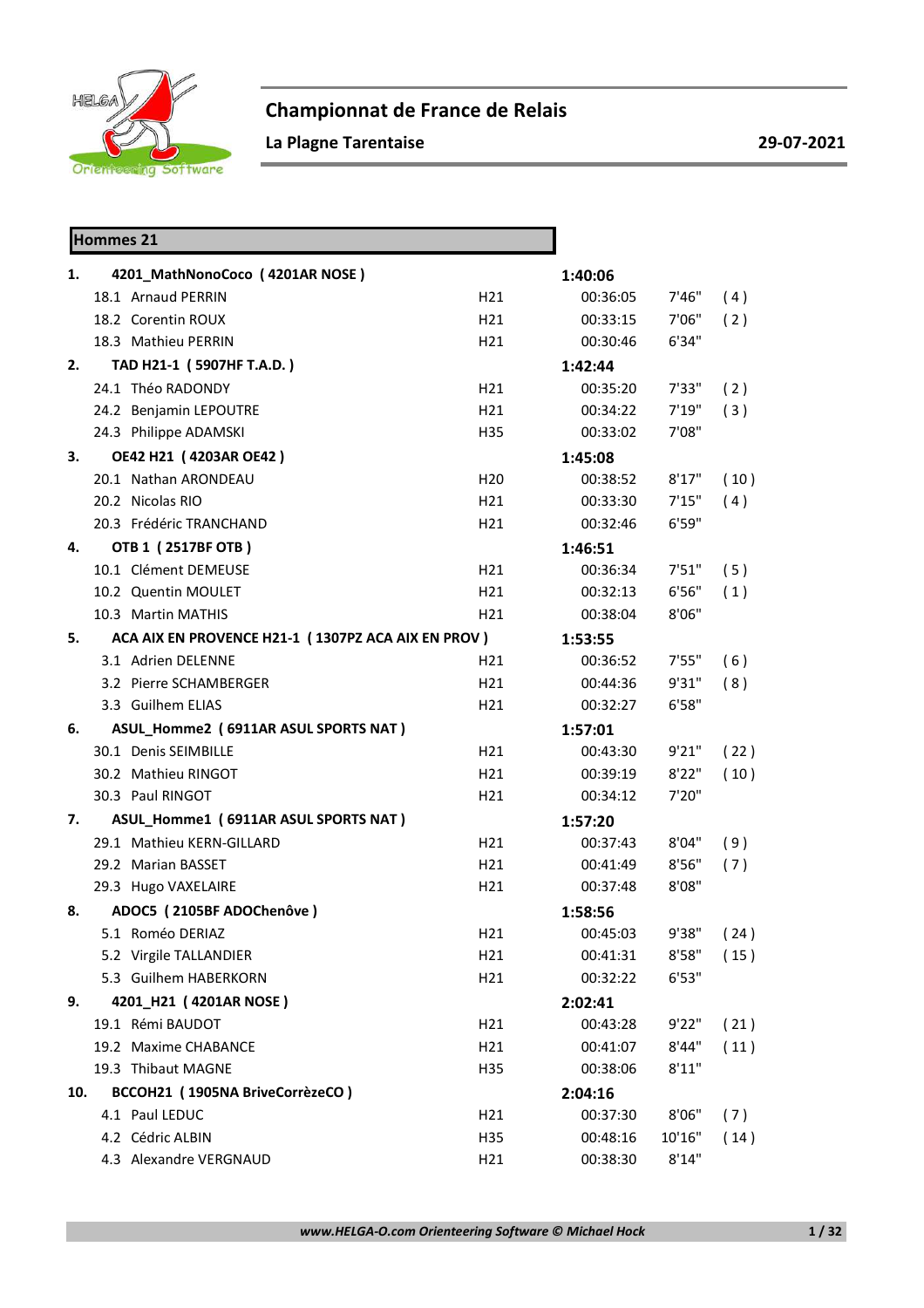| 11. | Balise 25-2 (2508BF BALISE 25)                     |                 | 2:04:35  |        |      |
|-----|----------------------------------------------------|-----------------|----------|--------|------|
|     | 8.1 Jeremi POURRE                                  | H21             | 00:42:56 | 9'09"  | (18) |
|     | 8.2 Martin RUDKIEWICZ                              | H <sub>21</sub> | 00:46:48 | 10'00" | (19) |
|     | 8.3 Kylian WYMER                                   | H <sub>20</sub> | 00:34:51 | 7'31"  |      |
| 12. | ASO H21 (7404AR ASO)                               |                 | 2:05:15  |        |      |
|     | 32.1 Antoine BECAERT                               | H <sub>20</sub> | 00:35:34 | 7'33"  | (3)  |
|     | 32.2 Théo FLEURENT                                 | H21             | 00:37:22 | 8'05"  | (5)  |
|     | 32.3 Pierre BORDET                                 | H <sub>21</sub> | 00:52:19 | 11'12" |      |
| 13. | COBS 1 (2704NM COBS)                               |                 | 2:05:48  |        |      |
|     | 12.1 David VIEILLEDENT                             | H21             | 00:42:18 | 9'00"  | (15) |
|     | 12.2 Julien MILEO                                  | H35             | 00:44:20 | 9'33"  | (16) |
|     | 12.3 Nathan MARCHAND                               | H <sub>20</sub> | 00:39:10 | 8'24"  |      |
| 14. | COBF-H21 (6806GE COBuhl.Florival)                  |                 | 2:07:34  |        |      |
|     | 27.1 Arthur BOEHRINGER                             | H <sub>21</sub> | 00:37:30 | 8'01"  | (7)  |
|     | 27.2 Mathis NICOLE DESMAU                          | H21             | 00:45:15 | 9'45"  | (9)  |
|     | 27.3 Sébastien HANAUER                             | H <sub>21</sub> | 00:44:49 | 9'33"  |      |
| 15. | ASUL_Homme3 (6911AR ASUL SPORTS NAT)               |                 | 2:10:29  |        |      |
|     | 28.1 Thomas RABOURDIN                              | H21             | 00:41:44 | 9'01"  | (13) |
|     | 28.2 Pierrick MERINO                               | H21             | 00:45:28 | 9'43"  | (18) |
|     | 28.3 Nicolas VAN DER MEULEN                        | H <sub>21</sub> | 00:43:17 | 9'13"  |      |
| 16. | ADOC10 (2105BF ADOChenôve)                         |                 | 2:11:53  |        |      |
|     | 6.1 Simon SEGUIN                                   | H <sub>21</sub> | 00:41:35 | 8'51"  | (11) |
|     | 6.2 Grégoire VANDEGHINSTE                          | H21             | 00:43:37 | 9'19"  | (13) |
|     | 6.3 Jean-Luc CHANDEZON                             | H35             | 00:46:41 | 10'05" |      |
| 17. | OTB 2 (2517BF OTB)                                 |                 | 2:11:59  |        |      |
|     | 9.1 Rafael DI GERONIMO                             | H <sub>20</sub> | 00:49:18 | 10'40" | (29) |
|     | 9.2 François VAN DER OUDERAA                       | H21             | 00:37:48 | 8'04"  | (17) |
|     | 9.3 Brieuc VIEL                                    | H <sub>21</sub> | 00:44:53 | 9'34"  |      |
| 18. | ORIENT'ALP H21 (3810AR ORIENT'ALP)                 |                 | 2:23:02  |        |      |
|     | 14.1 Sylvain JOURDANA                              | H <sub>21</sub> | 00:41:41 | 8'57"  | (12) |
|     | 14.2 Benoit COCHEY                                 | H35             | 00:49:50 | 10'39" | (21) |
|     | 14.3 Clémentine BELLET                             | D21             | 00:51:31 | 11'02" |      |
| 19. | ACA AIX EN PROVENCE H21-2 (1307PZ ACA AIX EN PROV) |                 | 2:23:39  |        |      |
|     | 2.1 Martin SOGNO                                   | H21             | 00:47:06 | 10'06" | (27) |
|     | 2.2 Laurent CHAMPIGNY                              | H45             | 00:48:23 | 10'23" | (24) |
|     | 2.3 Matthieu PUECH                                 | H21             | 00:48:10 | 10'16" |      |
| 20. | echo 3 (7305AR ECHO 73)                            |                 | 2:32:08  |        |      |
|     | 31.1 Quentin ANDRIEUX                              | H <sub>20</sub> | 00:34:10 | 7'17"  | (1)  |
|     | 31.2 Gaspard ASTRADE                               | H21             | 00:41:57 | 8'57"  | (6)  |
|     | 31.3 Pierre Emmanuel BASSIEUX                      | H35             | 01:16:01 | 16'27" |      |
| 21. | Raidlinks 07 6 (0705AR Raidlink's 07)              |                 | 2:35:53  |        |      |
|     | 1.1 David LESQUER                                  | H45             | 00:42:31 | 9'04"  | (17) |
|     | 1.2 Gabin DECHAUD                                  | H21             | 00:52:50 | 11'20" | (23) |
|     | 1.3 Francois CHIFFLET                              | H45             | 01:00:32 | 12'59" |      |
| 22. | H21 GO78 (7807IF GO78)                             |                 | 2:36:05  |        |      |
|     | 34.1 Hugo BOUCHART                                 | H <sub>20</sub> | 00:47:08 | 10'07" | (28) |
|     | 34.2 Claude BORDENAVE                              | H45             | 00:48:43 | 10'22" | (25) |
|     | 34.3 Eric LE ROUX                                  | H35             | 01:00:14 | 12'59" |      |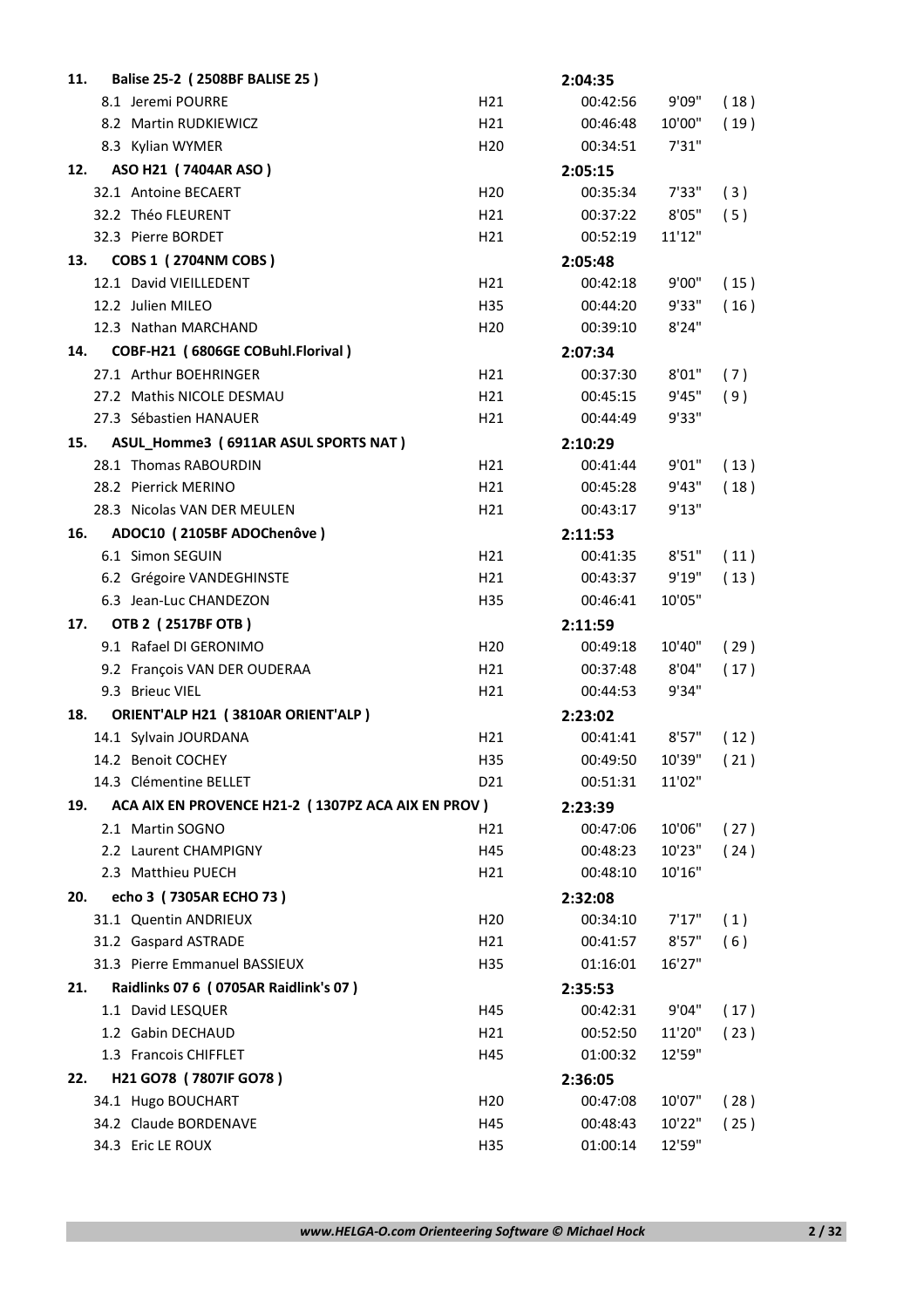| 23. | TA Fameck 3 (5703GE T.A. FAMECK)        |                 | 2:37:01        |        |            |
|-----|-----------------------------------------|-----------------|----------------|--------|------------|
|     | 23.1 Alban DUCHON                       | H21             | 00:46:41       | 10'04" | (26)       |
|     | 23.2 Romain DISCHER                     | H <sub>20</sub> | 00:38:15 8'12" |        | (12)       |
|     | 23.3 Thomas BOUSSER                     | H21             | 01:12:05       | 15'20" |            |
|     | 24. ASO top (5116GE ASO Sillery)        |                 | 2:38:46        |        |            |
|     | 22.1 Thibaut DERENNE                    | H21             | 00:46:16       | 9'53"  | (25)       |
|     | 22.2 Marc NIZET                         | H <sub>20</sub> | 00:59:53       | 12'53" | (26)       |
|     | 22.3 Camille ANDRE                      | H21             | 00:52:37       | 11'15" |            |
|     | 25. COBF-Mixte (6806GE COBuhl.Florival) |                 | 2:44:24        |        |            |
|     | 26.1 Florence HANAUER                   | D <sub>21</sub> | 00:43:25       | 9'13"  | (20)       |
|     | 26.2 Eric BILQUEZ                       | H55             | 01:11:31       | 15'21" | (30)       |
|     | 26.3 Titouan FORGEARD                   | H <sub>20</sub> | 00:49:28       | 10'40" |            |
| 26. | SOS-GO 1 (7407AR SOS GO)                |                 | 2:46:31        |        |            |
|     | 33.1 Colas GINTZBURGER                  | H21             | 00:59:58       | 12'59" | (33)       |
|     | 33.2 Martin CHAPSAL                     | H21             | 00:46:15 9'54" |        | (27)       |
|     | 33.3 Charles AUDIN                      | H21             | 01:00:18       | 12'48" |            |
| 27. | <b>COBS 2 (2704NM COBS)</b>             |                 | 2:51:45        |        |            |
|     | 13.1 Valentin MARCHAND                  | H21             | 00:41:50       | 8'57"  | (14)       |
|     | 13.2 Sebastian WILD                     | H21             | 01:14:37       | 15'51" | (31)       |
|     | 13.3 Patrick EUDIER                     | H65             | 00:55:18       | 11'58" |            |
| 28. | T.A. FAMECK 6 (5703GE T.A. FAMECK)      |                 | 2:55:30        |        |            |
|     | 37.1 Jean-Marc DISCHER                  | H45             | 00:51:04       | 10'51" | (31)       |
|     | 37.2 Thibault LECUYER                   | H21             | 00:59:25       | 12'48" | (29)       |
|     | 37.3 Robert LOGE                        | H55             | 01:05:01       | 13'57" |            |
| 29. | O'Jura-H21-2 (3913BF O'JURA)            |                 | 3:01:43        |        |            |
|     | 15.1 Victor DANNECKER                   | H <sub>20</sub> | 00:54:40       | 11'44" | (32)       |
|     | 15.2 Sophie HAMEL                       | D35             | 01:15:25       | 16'15" | (32)       |
|     | 15.3 Cyril BOCH                         | H21             | 00:51:38       | 10'58" |            |
| 30. | Balise 25-3 (2508BF BALISE 25)          |                 | 3:19:28        |        |            |
|     | 7.1 Tom ISHAK-BOUSHAKI                  | H21             | 01:19:17       | 17'05" | (35)       |
|     | 7.2 Yann PINARD                         | H35             | 01:12:45       | 15'31" | (34)       |
|     | 7.3 Matthieu ROBERT                     | H35             | 00:47:26       | 10'08" |            |
| 31. | ASCO H21 (4504CE ASCO ORLEANS)          |                 | 3:30:02        |        |            |
|     | 21.1 Dimitri COSME                      | H21             | 01:06:02       | 14'07" | (34)       |
|     | 21.2 Melanie REINEN                     | D21             | 01:13:55       | 15'50" | (33)       |
|     | 21.3 Nicolas BOUSSAC                    | H35             | 01:10:05       | 15'02" |            |
|     | O'Jura-H21-1 (3913BF O'JURA)            |                 |                |        |            |
|     | 16.1 Clément PONCET                     | H21             | pm<br>00:43:02 |        | non classé |
|     | 16.2 Simon HAMEL                        | H <sub>20</sub> | 00:36:51       | 7'52"  |            |
|     | 16.3 Olivier BLANC-TRANCHANT            | H21             | 00:32:59       | 7'07"  |            |
|     |                                         |                 |                |        |            |
|     | TAD H21-2 (5907HF T.A.D.)               |                 | pm             |        |            |
|     | 25.1 Florent GRATTEPANCHE               | H21             | 00:42:28       | 9'06"  | (16)       |
|     | 25.2 Florent FARDEL                     | H21             | 01:03:02       |        | non classé |
|     | 25.3 Clément LALOUX                     | H21             | 01:17:48       | 16'37" |            |
|     | BROS 2 (4012NA B.R.O.S)                 |                 |                |        |            |
|     | 17.1 Dorian VASQUEZ                     | H21             | 00:51:01       | 10'51" | (30)       |
|     | 17.2 Pierre MARTINEZ                    | H21             | 00:38:53       | 8'24"  | (20)       |
|     | 17.3 Mathilde DOUSSET                   | D21             |                |        | non parti  |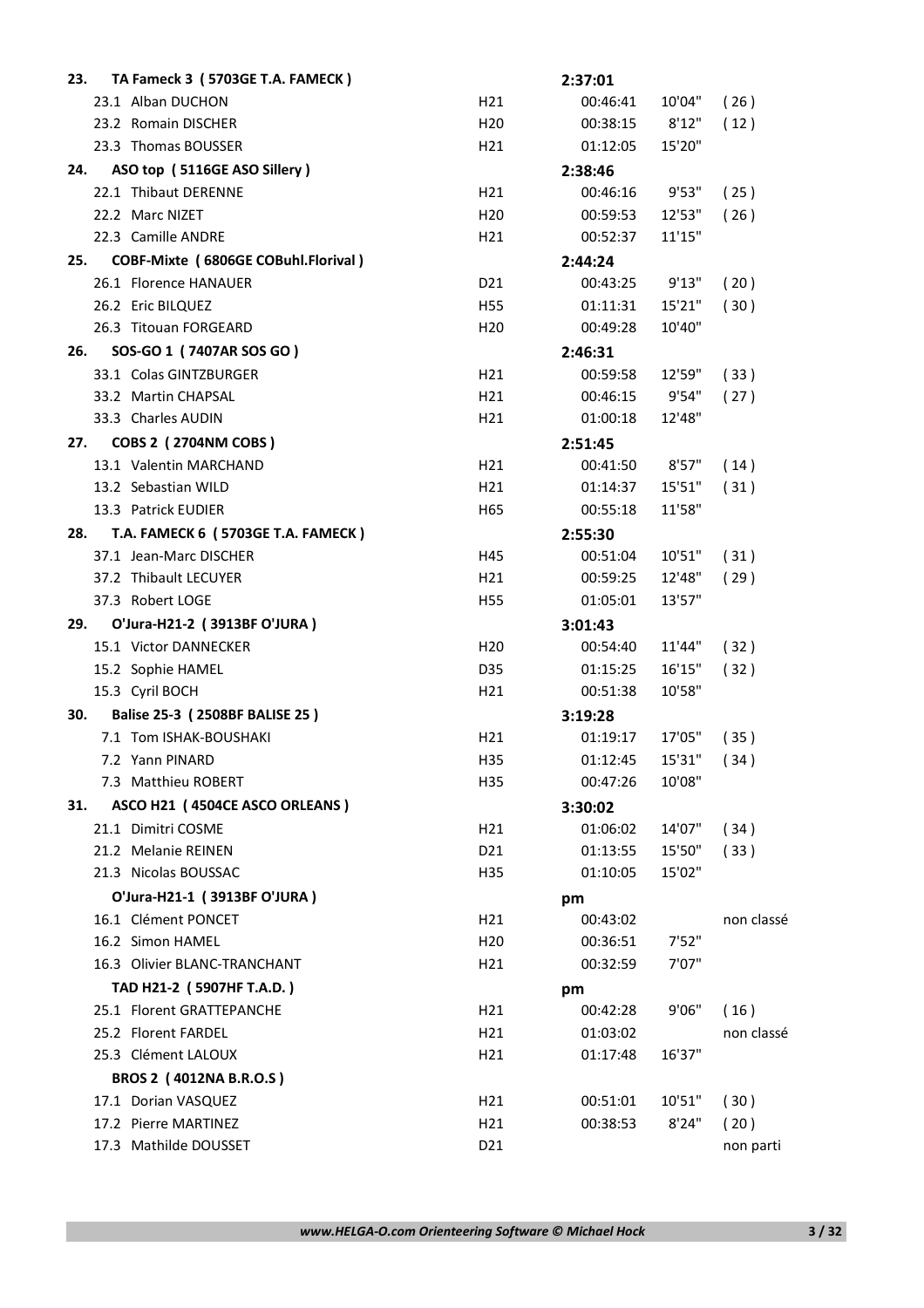| H <sub>21</sub>                                                                                                                                                                                    | 00:43:38 | 9'17"  | (23)      |
|----------------------------------------------------------------------------------------------------------------------------------------------------------------------------------------------------|----------|--------|-----------|
| D <sub>21</sub>                                                                                                                                                                                    | 00:49:12 | 10'33" | (22)      |
| H55                                                                                                                                                                                                |          |        | non parti |
|                                                                                                                                                                                                    |          |        |           |
| H <sub>21</sub>                                                                                                                                                                                    | 00:42:56 | 9'15"  | (18)      |
| H <sub>21</sub>                                                                                                                                                                                    | 01:07:23 | 14'24" | (28)      |
| -                                                                                                                                                                                                  |          |        | non parti |
| VSO - Medley (2605AR VSO)<br>11.1 Raphaël MASLIAH<br>11.2 Chloé DUDOIGNON<br>11.3 Eric MAGLIONE<br>HVOme O Jura Open (8809GE HVO)<br>35.1 Nils CREUSAT<br>35.2 Celian STEINER<br>$35.3$ * * VACANT |          |        |           |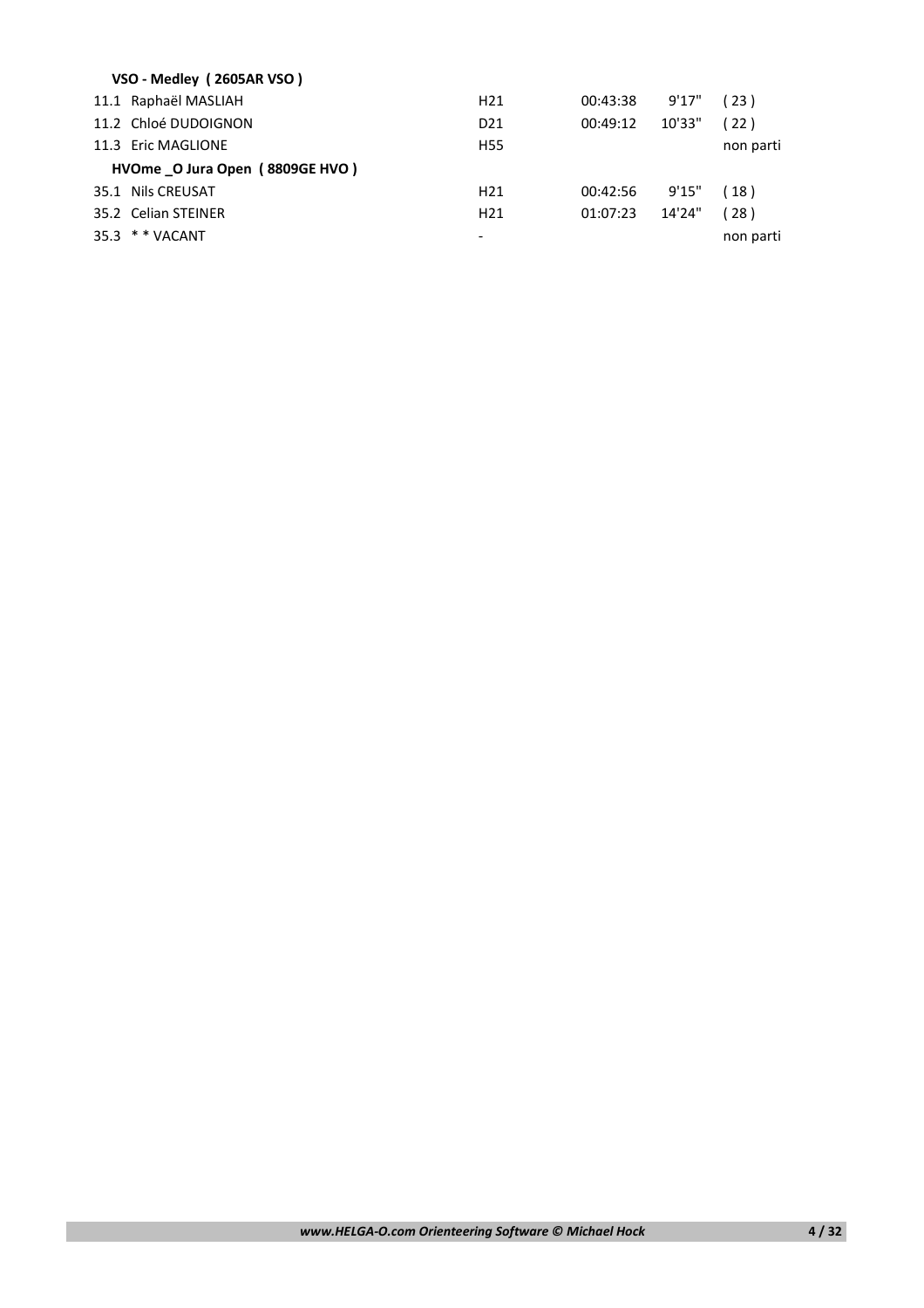#### **Dames 21 1. OTB 1 ( 2517BF OTB ) 1:27:42** 75.1 Fanny TILKIN D21 00:30:08 9'18" ( 2 ) 75.2 Cécile FOLTZER D21 00:28:59 9'05" ( 1 ) 75.3 Tifenn MOULET D18 00:28:35 8'56" **2. ACA AIX EN PROVENCE D21-1 ( 1307PZ ACA AIX EN PROV ) 1:30:47** 72.1 Céline DODIN D35 00:30:32 9'25" ( 3 ) 72.2 Annabelle DELENNE D18 00:34:11 10'41" ( 3 ) 72.3 Eva JURENIKOVA D21 00:26:04 8'10" **3. ASUL\_Dame1 ( 6911AR ASUL SPORTS NAT ) 1:32:55** 82.1 Marie VUITTON D21 00:32:59 10'17" ( 5 ) 82.2 Emilie BACKSCHEIDER D21 00:33:20 10'19" ( 5 ) 82.3 Isia BASSET D21 00:26:36 8'20" **4. ASO D21 ( 7404AR ASO ) 1:47:37** 84.1 Cécile CALANDRY **D18** 00:29:15 9'08" (1) 84.2 Alina PALCAU D21 00:31:36 9'51" ( 2 ) 84.3 Anne-Lise DUBOIS D21 00:46:46 14'29" **5. Balise 77 D21 ( 7716IF BALISE 77 ) 1:48:07** 85.1 Perrine TOUSSAINT **D18** 00:32:33 10'07" (4) 85.2 Elsa AUDEFROY D21 00:33:08 10'21" ( 4 ) 85.3 Sandra OLIVIER D45 00:42:26 13'11" **6. ASUL\_Dame2 ( 6911AR ASUL SPORTS NAT ) 1:51:01** 81.1 Pascaline COLAS D21 00:36:29 11'18" ( 10 ) 81.2 Fiona BASSET **D21** 00:34:33 10'50" (8) 81.3 Camille RAUTURIER D21 00:39:59 12'27" **7. TA Fameck 1 ( 5703GE T.A. FAMECK ) 1:53:54** 79.1 Elise VANEL D21 00:35:06 10'56" ( 6 ) 79.2 Manon MAIRE D21 00:38:46 12'00" ( 9 ) 79.3 Chloe MAIRE D18 00:40:02 12'31" **8. ADOC9 ( 2105BF ADOChenôve ) 2:02:51** 74.1 Manon MARTINIEN D18 00:36:03 11'14" ( 8 ) 74.2 Chloé HABERKORN D21 00:30:54 9'34" ( 6 ) 74.3 Florine GRANDCLEMENT **D21** 00:55:54 17'28" **9. TAD D21 ( 5907HF T.A.D. ) 2:22:21** 80.1 Audrey DUQUENNE 20.1 21 21 221 00:36:10 21 21 31 4" (9) 80.2 Nesrine KERMEZLI 20.2 Nesrine KERMEZLI 20.2 Nesrine KERMEZLI 80.3 Alisée VIVOT **D35** 00:51:15 15'55" **10. Scapa Nancy Orientation D21 ( 5402GE SCAPA NANCY ) 2:33:49** 76.1 Jordane MARSOT D18 00:53:46 16'48" ( 13 ) 76.2 Léa PINEAU D18 00:53:17 16'36" ( 13 ) 76.3 Coline DEBREUX D21 00:46:46 14'31" **11. SOL 18+ ( 5407GE SO Luneville ) 2:37:27** 77.1 Marie BOLZER D21 00:35:43 11'03" ( 7 ) 77.2 Véronique BOLZER **D55** 01:06:42 20'51" ( 12 ) 77.3 Isabelle RAGAZZI D55 00:55:02 17'12" **12. TA Fameck 2 ( 5703GE T.A. FAMECK ) 2:51:46**

78.1 Agnès SEGONDY D45 00:58:45 18'22" ( 14 ) 78.2 Lucie LOGE 201 21 00:54:30 16'56" (14)

78.3 Jeanne LOGE D21 00:58:31 18'10"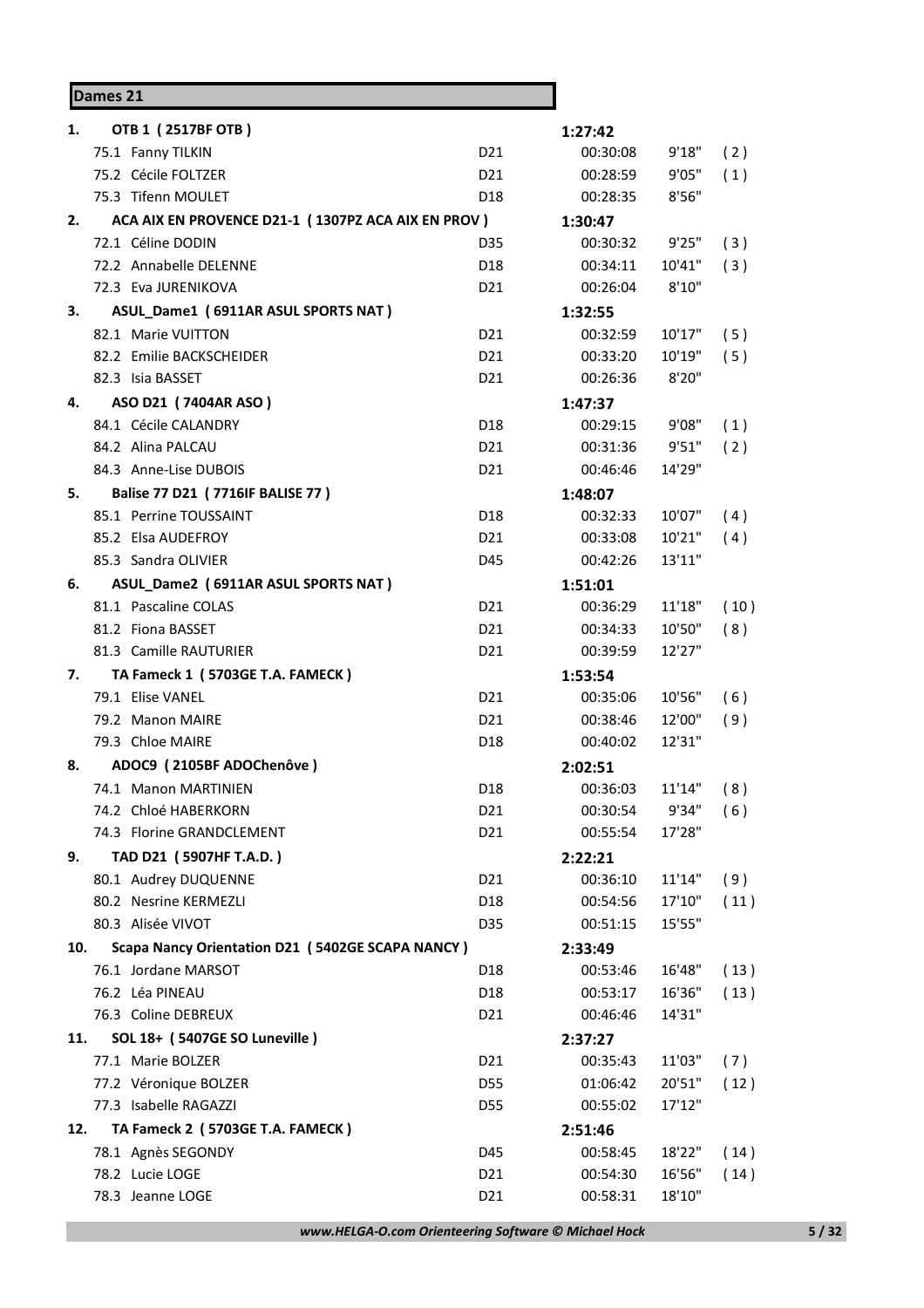| ASUL_Dame3 (6911AR ASUL SPORTS NAT)                |                 | pm       |        |            |
|----------------------------------------------------|-----------------|----------|--------|------------|
| 83.1 Marion RIOLLET                                | D <sub>18</sub> | 00:42:40 | 13'20" | (12)       |
| 83.2 Florine TAILLEUR                              | D <sub>21</sub> | 00:46:26 | 14'28" | (10)       |
| 83.3 Marta GUIJO-ALONSO                            | D <sub>21</sub> | 00:41:47 |        | non classé |
| ACA AIX EN PROVENCE D21-2 (1307PZ ACA AIX EN PROV) |                 |          |        |            |
| 71.1 Camilla DELENNE                               | D <sub>21</sub> | 00:37:41 | 11'47" | (11)       |
| 71.2 Diane HUEBER                                  | D <sub>21</sub> | 00:33:18 | 10'24" | (7)        |
| 71.3 Helene KROL                                   | D35             |          |        | non parti  |
| BCCO D21 (1905NA BriveCorrèzeCO)                   |                 |          |        |            |
| 73.1 Maëlle BEAUVIR                                | D <sub>21</sub> | 00:41:01 |        | non classé |
| 73.2 * * VACANT                                    |                 |          |        | non parti  |
| 73.3 $*$ * VACANT                                  |                 |          |        | non parti  |
|                                                    |                 |          |        |            |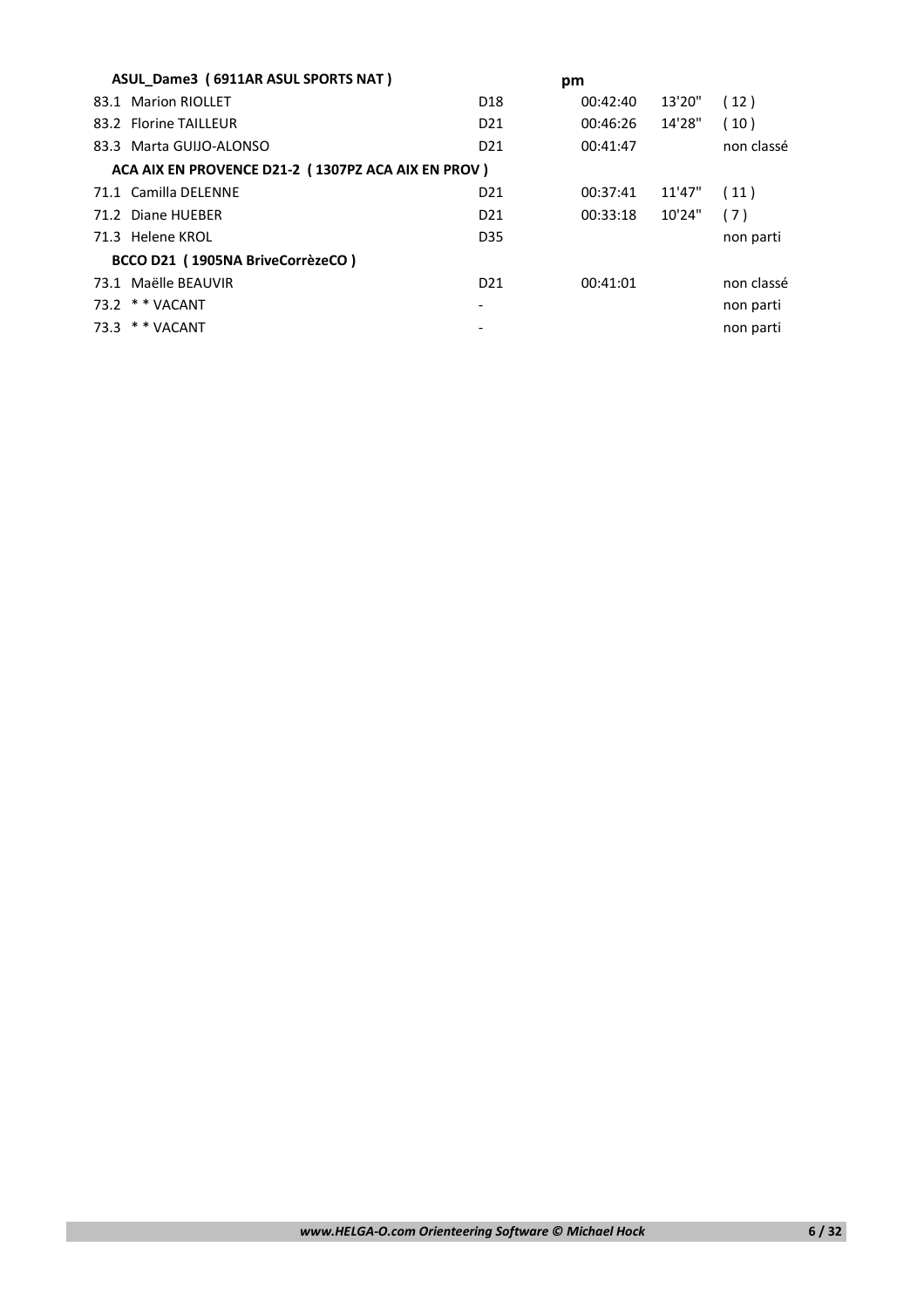# **Dames 12**

| 1. | 4201_D12 (4201AR NOSE)                  |                 | 0:29:58  |         |           |
|----|-----------------------------------------|-----------------|----------|---------|-----------|
|    | 103.1 Anahi PERRIN                      | D <sub>12</sub> | 00:16:20 | 11'11'' | (1)       |
|    | 103.2 Juliette PELLISSIER               | D <sub>12</sub> | 00:13:38 | 9'28"   |           |
| 2. | VervinsOD12-1 (0207HF VervinsO)         |                 | 0:51:58  |         |           |
|    | 101.1 Apolline LION                     | D <sub>12</sub> | 00:24:36 | 16'51"  | (3)       |
|    | 101.2 Eloïse BADOR                      | D <sub>12</sub> | 00:27:22 | 19'00"  |           |
| З. | VervinsOD12-2 (0207HF VervinsO)         |                 | 1:12:22  |         |           |
|    | 102.1 Jeanne BADOR                      | D <sub>12</sub> | 00:26:56 | 18'42"  | (4)       |
|    | 102.2 Morgane PARISOT                   | D <sub>12</sub> | 00:45:26 | 31'07"  |           |
|    | Orientation87 2 (8702NA ORIENTATION 87) |                 |          |         |           |
|    | 104.1 Eden CHEVALIER                    | D <sub>12</sub> | 00:20:37 | 14'19"  | (2)       |
|    | 104.2 Audrey BULLA                      | D <sub>12</sub> |          |         | non parti |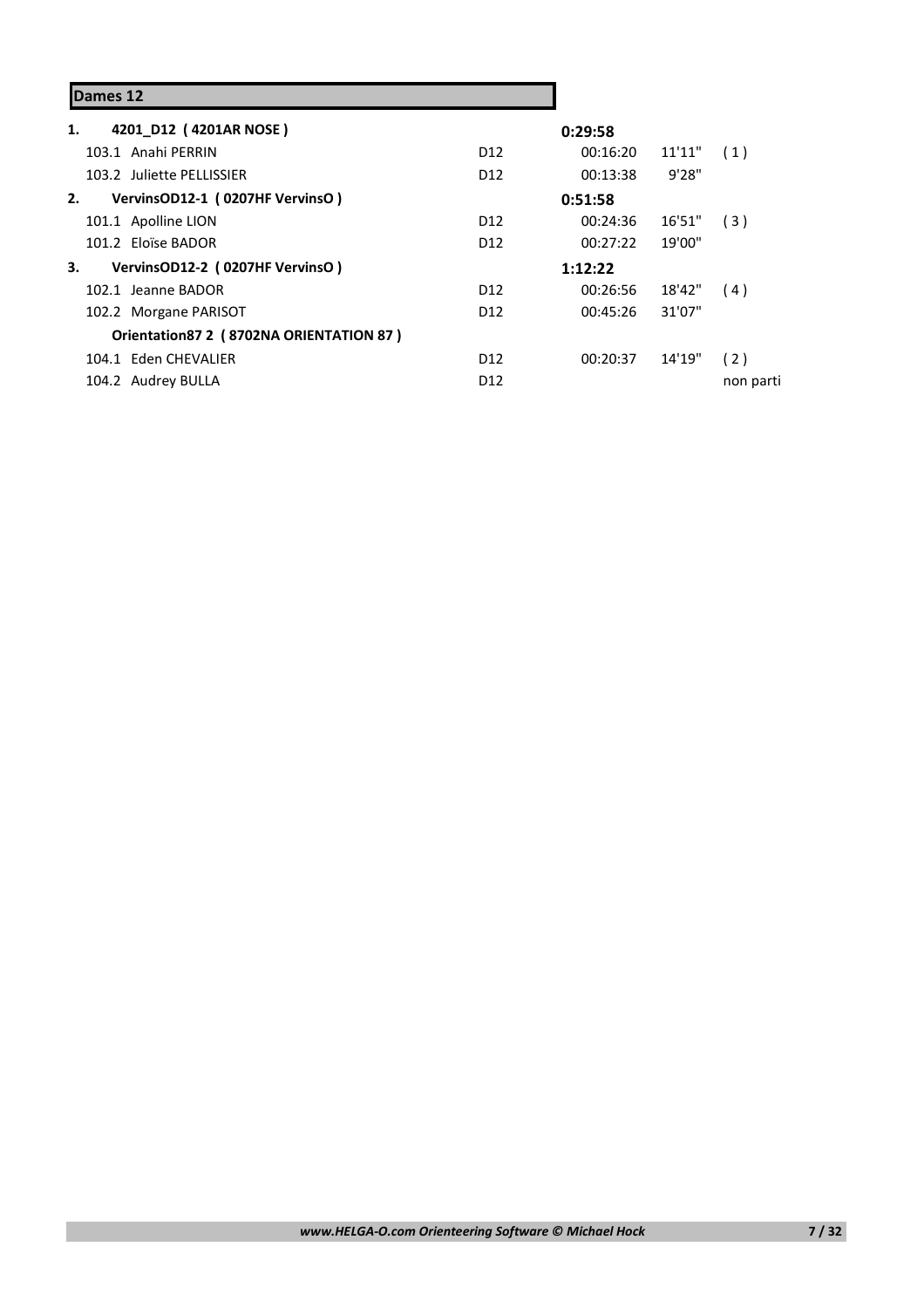|    | <b>Hommes 12</b> |                                    |                 |          |         |     |
|----|------------------|------------------------------------|-----------------|----------|---------|-----|
| 1. |                  | ORIENT'ALP H12 (3810AR ORIENT'ALP) |                 | 0:35:12  |         |     |
|    |                  | 155.1 Célestin COCHEY              | H <sub>12</sub> | 00:19:47 | 11'30"  | (3) |
|    |                  | 155.2 Louis Antoine KRUGER         | H <sub>12</sub> | 00:15:25 | 8'55"   |     |
| 2. |                  | CROCO 1 (2604AR CROCO)             |                 | 0:40:37  |         |     |
|    |                  | 154.1 Antonin BOUIS                | H <sub>12</sub> | 00:17:13 | 9'47"   | (1) |
|    |                  | 154.2 Lazare FOLLEA                | H <sub>12</sub> | 00:23:24 | 13'51"  |     |
| 3. |                  | CO Ambérieu 1 (0111AR CO AMBERIEU) |                 | 0:43:18  |         |     |
|    |                  | 151.1 Apolline COCHEY              | D <sub>12</sub> | 00:22:42 | 12'54"  | (4) |
|    |                  | 151.2 Vivien I FGRAND              | H <sub>12</sub> | 00:20:36 | 12'11'' |     |
| 4. |                  | <b>MARCO H12 (1303PZ MARCO)</b>    |                 | 0:55:03  |         |     |
|    |                  | 153.1 Arthur BARRAI                | H <sub>12</sub> | 00:30:15 | 17'54"  | (5) |
|    |                  | 153.2 Maé VADROT                   | D <sub>12</sub> | 00:24:48 | 14'05"  |     |
| 5. |                  | COCS (7309AR COCS)                 |                 | 1:35:05  |         |     |
|    |                  | 156.1 Nathaël TROCHUT              | H <sub>12</sub> | 00:17:33 | 10'09"  | (2) |
|    |                  | 156.2 Heidi BARBIER                | D <sub>12</sub> | 01:17:32 | 45'05"  |     |
| 6. |                  | VervinsOH12Open (0207HF VervinsO)  |                 | 1:38:36  |         |     |
|    |                  | 152.1 Thomas DE VLIEGER            | H <sub>12</sub> | 00:37:37 | 22'16"  | (6) |
|    |                  | 152.2 Thibault DE VLIEGER          | H14             | 01:00:59 | 34'39"  |     |

÷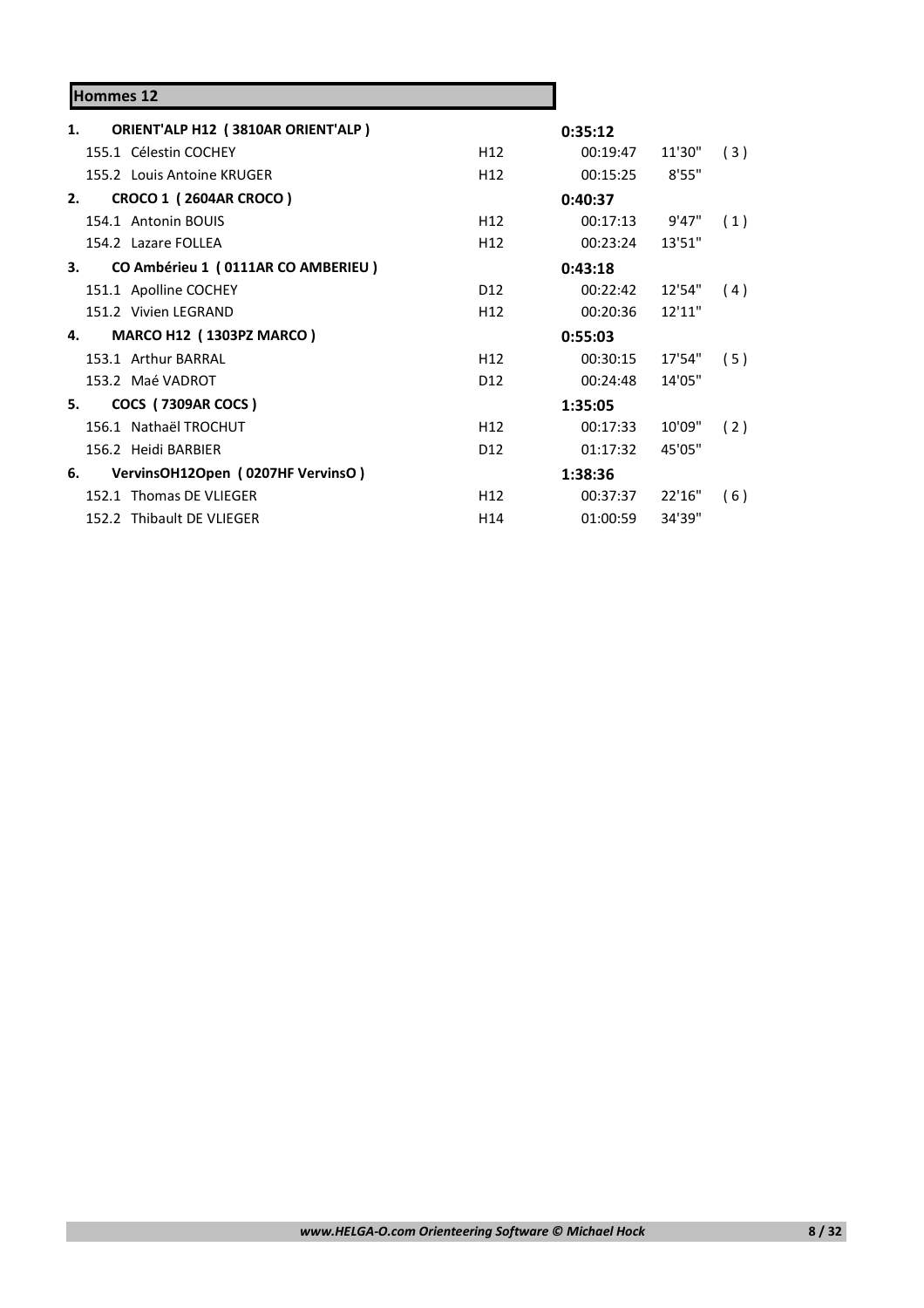|    | <b>Dames 14-16</b> |                                                     |                 |          |        |      |
|----|--------------------|-----------------------------------------------------|-----------------|----------|--------|------|
| 1. |                    | 4201_D16 (4201AR NOSE)                              |                 | 0:49:51  |        |      |
|    |                    | 210.1 Lise PELLISSIER                               | D14             | 00:24:48 | 9'50"  | (1)  |
|    |                    | 210.2 Elsa DUVERNEY                                 | D <sub>14</sub> | 00:25:03 | 10'09" |      |
| 2. |                    | Open GMO87 (8702NA ORIENTATION 87)                  |                 | 0:52:16  |        |      |
|    |                    | 217.1 Mahaut ZANATTA                                | D <sub>14</sub> | 00:26:52 | 10'53" | (7)  |
|    |                    | 217.2 Satine CHEVALIER                              | D <sub>14</sub> | 00:25:24 | 10'05" |      |
| 3. |                    | OE42D16 (4203AR OE42)                               |                 | 0:52:19  |        |      |
|    |                    | 211.1 Louison RICHARD                               | D14             | 00:27:42 | 11'10" | (9)  |
|    |                    | 211.2 Louna CHATELON                                | D14             | 00:24:37 | 9'48"  |      |
| 4. |                    | D14 OPEN NOSE ASUL (4201AR NOSE)                    |                 | 0:52:30  |        |      |
|    |                    | 209.1 Liv PERRIN                                    | D <sub>14</sub> | 00:27:44 | 11'14" | (10) |
|    |                    | 209.2 Tess BASSET                                   | D <sub>14</sub> | 00:24:46 | 9'50"  |      |
|    | 5.                 | Raidlinks 07 4 (0705AR Raidlink's 07)               |                 | 0:53:51  |        |      |
|    |                    | 203.1 Lola COLLE                                    | D <sub>14</sub> | 00:26:40 | 10'45" | (6)  |
|    |                    | 203.2 Enola BARDINE                                 | D <sub>14</sub> | 00:27:11 | 10'50" |      |
| 6. |                    | Echo Janod (7305AR ECHO 73)                         |                 | 0:54:01  |        |      |
|    |                    | 214.1 Jéromine JANOD                                | D <sub>14</sub> | 00:25:31 | 10'17" | (4)  |
|    |                    | 214.2 Titouane JANOD                                | D <sub>14</sub> | 00:28:30 | 11'21" |      |
| 7. |                    | BCCOD16 (1905NA BriveCorrèzeCO)                     |                 | 0:54:39  |        |      |
|    |                    | 206.1 Violette DUPUY                                | D14             | 00:25:14 | 10'10" | (2)  |
|    |                    | 206.2 Emma ALBIN                                    | D <sub>14</sub> | 00:29:25 | 11'43" |      |
| 8. |                    | SMOG D16 (3319NA SMOG)                              |                 | 0:59:27  |        |      |
|    |                    | 208.1 Emma BARRIERE                                 | D14             | 00:25:22 | 10'16" | (3)  |
|    |                    | 208.2 Astrid DUMAIL                                 | D14             | 00:34:05 | 13'32" |      |
| 9. |                    | CMO D16 (1705NA CMO)                                |                 | 1:02:09  |        |      |
|    |                    | 205.1 Lilie ROQUIER                                 | D <sub>14</sub> | 00:32:03 | 12'46" | (14) |
|    |                    | 205.2 Zélie ZANATTA                                 | D <sub>14</sub> | 00:30:06 | 12'08" |      |
|    | 10.                | Scapa Nancy Orientation D14-16 (5402GE SCAPA NANCY) |                 | 1:02:11  |        |      |
|    |                    | 212.1 Laura MARTIN                                  | D14             | 00:27:31 | 10'58" | (8)  |
|    |                    | 212.2 Lilie PECHSTEIN                               | D <sub>14</sub> | 00:34:40 | 13'59" |      |
|    | 11.                | AOC junior (8104OC AOC)                             |                 | 1:05:17  |        |      |
|    |                    | 216.1 Fanni MAZAN                                   | D14             | 00:31:04 | 12'35" | (11) |
|    |                    | 216.2 Estelle MAZAN                                 | D14             | 00:34:13 | 13'35" |      |
|    |                    | 12. VervinsOD14-2 (0207HF VervinsO)                 |                 | 1:06:01  |        |      |
|    |                    | 201.1 Habygaël DESTREZ                              | D14             | 00:32:00 | 12'57" | (12) |
|    |                    | 201.2 Lola MOULIERE                                 | D14             | 00:34:01 | 13'30" |      |
|    | 13.                | <b>COBS Poulain (2704NM COBS)</b>                   |                 | 1:06:17  |        |      |
|    |                    | 207.1 Elsa POULAIN                                  | D <sub>14</sub> | 00:32:02 | 12'43" | (13) |
|    |                    | 207.2 Justine POULAIN                               | D <sub>14</sub> | 00:34:15 | 13'52" |      |
|    | 14.                | BA D16 (6208HF B.A)                                 |                 | 1:11:03  |        |      |
|    |                    | 213.1 Sasha FLANDRIN                                | D14             | 00:38:01 | 15'09" | (16) |
|    |                    | 213.2 Anna VERNEAU                                  | D14             | 00:33:02 | 13'19" |      |
|    | 15.                | VervinsOD14-1 (0207HF VervinsO)                     |                 | 1:27:01  |        |      |
|    |                    | 202.1 Louise MOULIERE                               | D14             | 00:55:00 | 21'50" | (17) |
|    |                    | 202.2 Louise MATTART                                | D14             | 00:32:01 | 12'58" |      |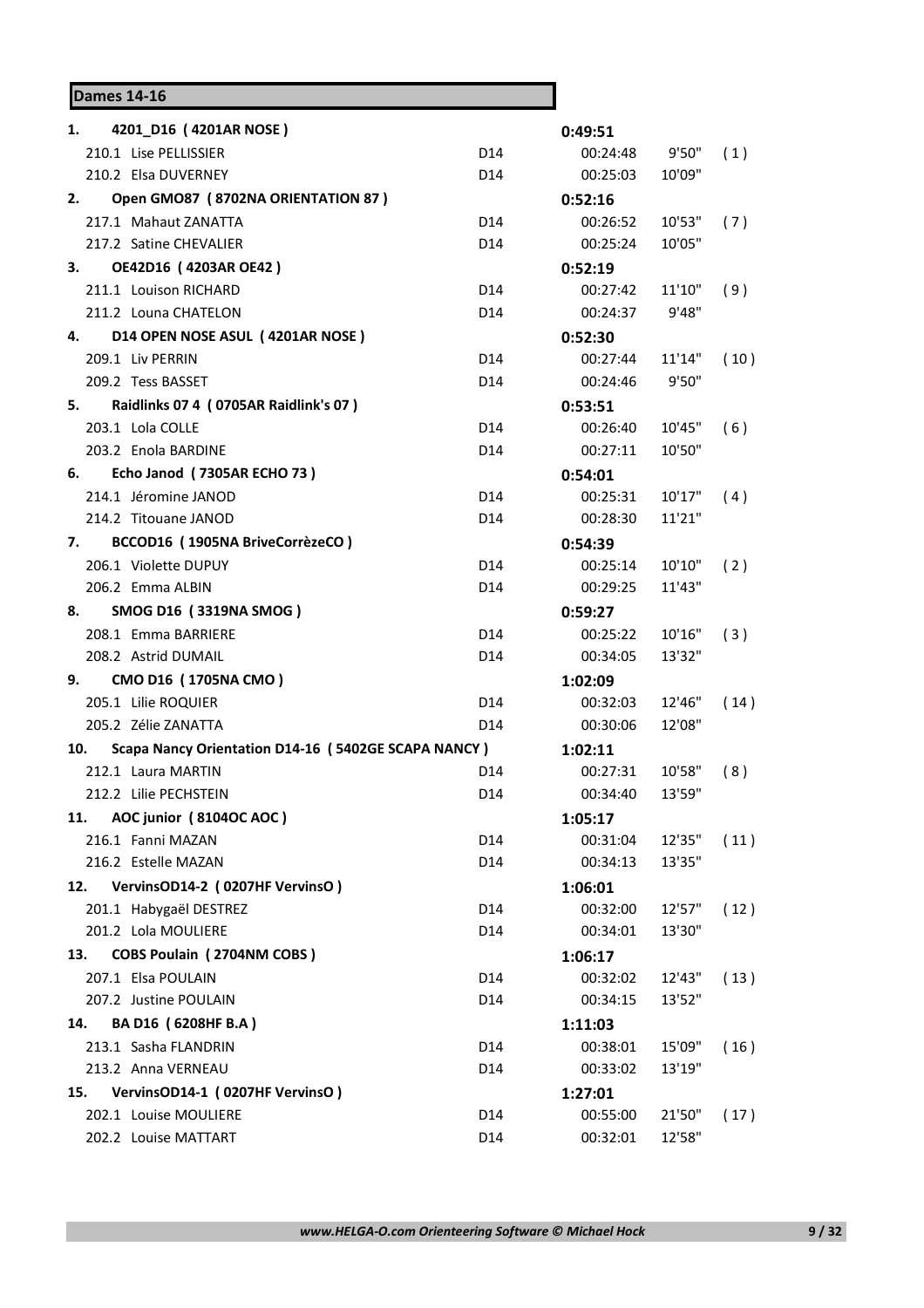| 16.<br><b>MARCO D16-2 (1303PZ MARCO)</b> |                 | 1:45:16         |              |           |
|------------------------------------------|-----------------|-----------------|--------------|-----------|
| 204.1 Camille LATIL                      | D <sub>14</sub> | 00:34:10 13'37" |              | (15)      |
| 204.2 Juliette BARRAL                    | D <sub>14</sub> | 01:11:06        | 28'40"       |           |
| COCS une aile (7309AR COCS)              |                 |                 |              |           |
| 215.1 Mélissa TROCHUT                    | D <sub>14</sub> | 00:25:42        | $10'12"$ (5) |           |
| 215.2 Juliette MULAT                     | D <sub>14</sub> |                 |              | non parti |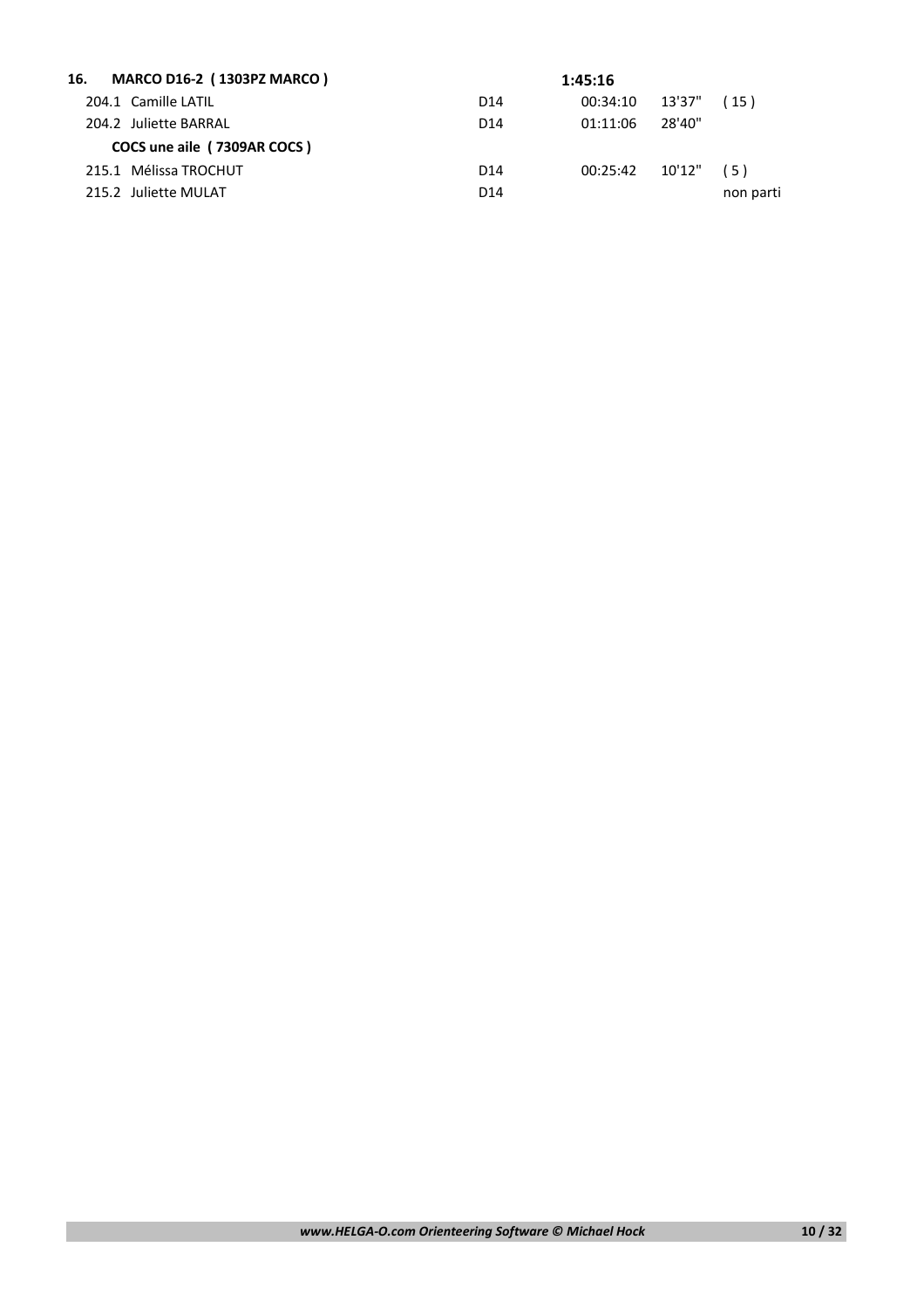# **Hommes 14-16**

| 1. |    | Les boussoliens (4204AR Boussole en F.)     |     | 1:40:21  |        |            |
|----|----|---------------------------------------------|-----|----------|--------|------------|
|    |    | 259.1 Theo DEGAND                           | H14 | 00:29:23 | 8'40"  | (1)        |
|    |    | 259.2 Antonin CHASSELIN                     | H14 | 00:42:01 | 12'17" | (2)        |
|    |    | 259.3 Theophile BION                        | H14 | 00:28:57 | 8'37"  |            |
| 2. |    | OPA1 (7707IF OPA MONTIGNY)                  |     | 1:40:27  |        |            |
|    |    | 260.1 Tom MARIENNE                          | H14 | 00:41:25 | 12'07" | (7)        |
|    |    | 260.2 Baptiste DELORME                      | H14 | 00:28:18 | 8'25"  | (1)        |
|    |    | 260.3 Antoine DERLOT                        | H14 | 00:30:44 | 9'04"  |            |
| З. |    | 4201_H16 (4201AR NOSE)                      |     | 1:44:17  |        |            |
|    |    | 258.1 Yann CHABANCE                         | H14 | 00:35:16 | 10'30" | (2)        |
|    |    | 258.2 Arthur ZAUGG-PLATTARD                 | H14 | 00:40:31 | 11'45" | (4)        |
|    |    | 258.3 Arthur PERRIN                         | H14 | 00:28:30 | 8'29"  |            |
| 4. |    | Balise 25-1 (2508BF BALISE 25)              |     | 1:50:09  |        |            |
|    |    | 257.1 Aurélien PINARD                       | H14 | 00:40:02 | 11'36" | (4)        |
|    |    | 257.2 Lucas VERJUX                          | H14 | 00:32:59 | 9'54"  | (3)        |
|    |    | 257.3 Alyssia WYMER                         | D14 | 00:37:08 | 10'57" |            |
| 5. |    | Orientation Caennaise (1403NM O. CAENNAISE) |     | 2:23:54  |        |            |
|    |    | 254.1 Flavie MAHALIN                        | D14 | 00:40:19 | 12'00" | (5)        |
|    |    | 254.2 Clément RICHARD                       | H14 | 01:05:34 | 19'14" | (5)        |
|    |    | 254.3 Elouan BRASSART                       | H14 | 00:38:01 | 11'09" |            |
| 6. |    | BCCO H16 (1905NA BriveCorrèzeCO)            |     | 2:50:02  |        |            |
|    |    | 255.1 Célestin DUPUY                        | H14 | 00:54:57 | 15'58" | (10)       |
|    |    | 255.2 Estéban SANT                          | H14 | 00:53:34 | 15'45" | (6)        |
|    |    | 255.3 Zian DELAGE                           | H14 | 01:01:31 | 18'28" |            |
|    | 7. | ADOC1 (2105BF ADOChenôve)                   |     | 2:52:14  |        |            |
|    |    | 256.1 Odin CARLE                            | H14 | 00:40:39 | 12'12" | (6)        |
|    |    | 256.2 Basile MENARD                         | H14 | 01:20:27 | 23'44" | (7)        |
|    |    | 256.3 Arthur VENON                          | H14 | 00:51:08 | 14'49" |            |
| 8. |    | Balise 77 HD16 (7716IF BALISE 77)           |     | 2:57:31  |        |            |
|    |    | 261.1 Max SNELLMAN                          | H14 | 00:46:27 | 13'45" | (8)        |
|    |    | 261.2 Yanis CHAFI                           | H14 | 01:16:20 | 22'27" | (8)        |
|    |    | 261.3 Lise DERLOT                           | D14 | 00:54:44 | 16'06" |            |
| 9. |    | Open AURA (0111AR CO AMBERIEU)              |     | 3:13:11  |        |            |
|    |    | 251.1 Thibaut DEVILLE                       | H14 | 00:50:49 | 15'16" | (9)        |
|    |    | 251.2 Romain LEGRAND                        | H14 | 01:16:31 | 22'38" | (9)        |
|    |    | 251.3 Guillaume BEGUINOT                    | H14 | 01:05:51 | 18'59" |            |
|    |    | VervinsOH14 (0207HF VervinsO)               |     | pm       |        |            |
|    |    | 252.1 Jules MAVET                           | H14 | 01:22:56 | 23'54" | (11)       |
|    |    | 252.2 Emmy DESTREZ                          | D14 | 01:46:24 |        | non classé |
|    |    | 252.3 Ethan PARISOT                         | H14 | 01:15:00 |        | abandon    |
|    |    | MARCO H16 (1303PZ MARCO)                    |     |          |        |            |
|    |    | 253.1 Maïeul LATIL                          | H14 | 00:36:21 | 10'40" | (3)        |
|    |    | 253.2 Avril VADROT                          | D14 |          |        | non parti  |
|    |    | 253.3 Charlotte BARRAL                      | D14 | 01:53:27 | 33'16" |            |
|    |    |                                             |     |          |        |            |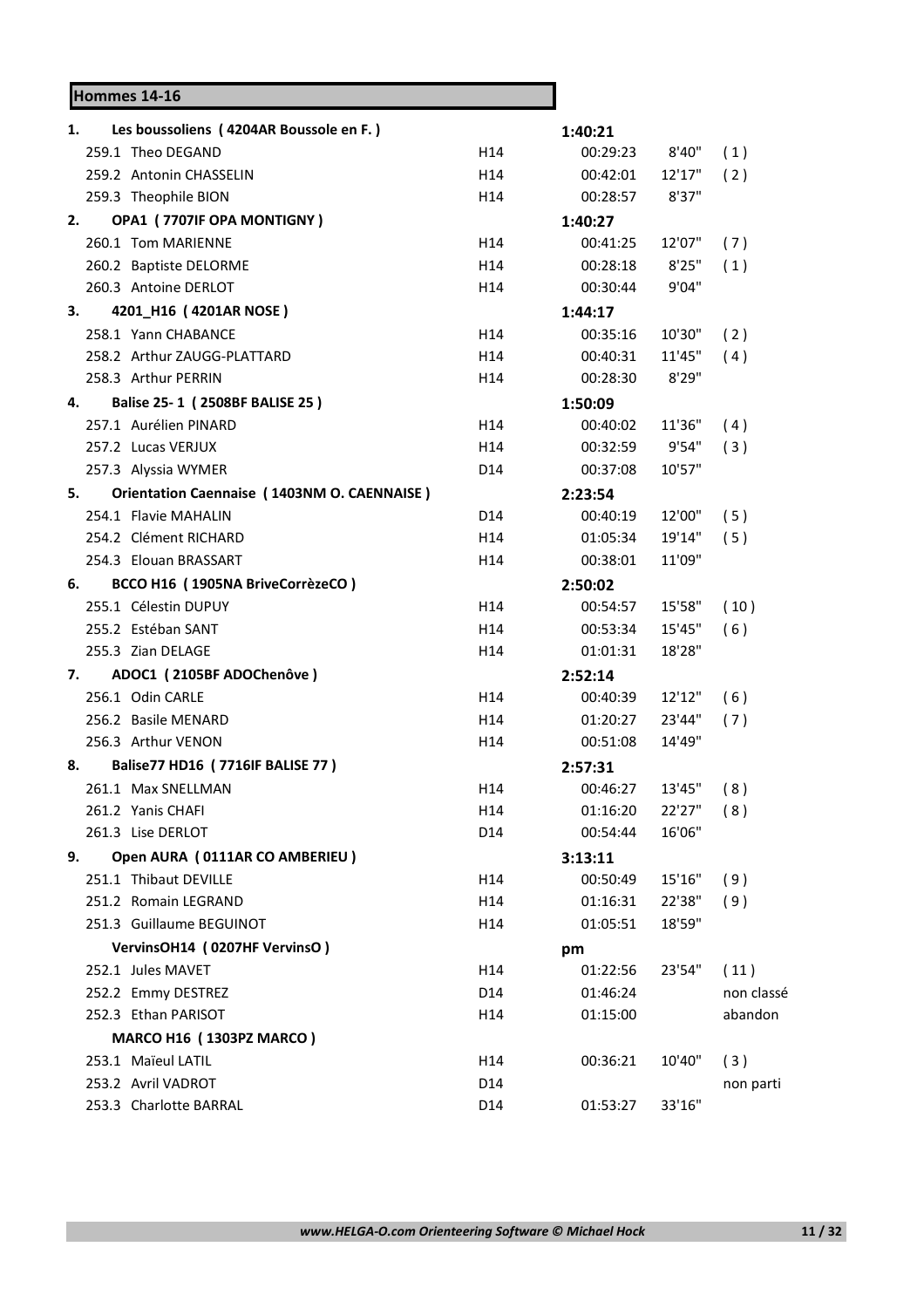|    | <b>Dames 18-20</b>                 |                 |                |         |     |
|----|------------------------------------|-----------------|----------------|---------|-----|
| 1. | COC D20 (6804GE COColmar)          |                 | 0:56:12        |         |     |
|    | 306.1 Mélanie DALIBARD             | D <sub>18</sub> | 00:30:35       | 10'24"  | (3) |
|    | 306.2 Lucie LATASTE                | D18             | 00:25:37 8'41" |         |     |
|    | 2. 4201_D20 (4201AR NOSE)          |                 | 0:59:06        |         |     |
|    | 303.1 Liv CHARBONNIER              | D18             | 00:31:30       | 10'43"  | (5) |
|    | 303.2 Justine PELLISSIER           | D <sub>18</sub> | 00:27:36       | 9'21"   |     |
|    | 3. ASQ'O 1 (2109BF A.S.Quetigny)   |                 | 1:02:07        |         |     |
|    | 301.1 Lilou PARIGOT                | D <sub>18</sub> | 00:28:33       | 9'43"   | (2) |
|    | 301.2 Maribelle HENKY              | D18             | 00:33:34       | 11'23"  |     |
| 4. | SOS-GO 2 (7407AR SOS GO)           |                 | 1:03:19        |         |     |
|    | 307.1 Yona JACQUEMIN               | D18             | 00:31:12       | 10'35"  | (4) |
|    | 307.2 Lucine GINTZBURGER           | D <sub>18</sub> | 00:32:07       | 10'55"  |     |
| 5. | ORIENT'ALP D20 (3810AR ORIENT'ALP) |                 | 1:03:32        |         |     |
|    | 302.1 Lise BELLET                  | D <sub>20</sub> | 00:27:43 9'24" |         | (1) |
|    | 302.2 Margaux DEVILLE              | D <sub>18</sub> | 00:35:49       | 12'11'' |     |
| 6. | ASO pépettes (5116GE ASO Sillery)  |                 | 1:16:46        |         |     |
|    | 304.1 Romane OLIVIER               | D <sub>18</sub> | 00:40:09       | 13'37"  | (6) |
|    | 304.2 Chloé ROBERT                 | D <sub>18</sub> | 00:36:37       | 12'27"  |     |
| 7. | TAD D20 (5907HF T.A.D.)            |                 | 1:34:11        |         |     |
|    | 305.1 Cassandra DARRAS             | D18             | 00:54:32       | 18'29"  | (7) |
|    | 305.2 Louise AHOND                 | D <sub>18</sub> | 00:39:39       | 13'29"  |     |
| 8. | COLÉ 2 (9105IF COLE)               |                 | 1:54:04        |         |     |
|    | 308.1 Alix GOURGEOT                | D <sub>14</sub> | 01:04:37       | 21'59"  | (8) |
|    | 308.2 Amélie GOURGEOT              | D <sub>18</sub> | 00:49:27       | 16'46"  |     |

┑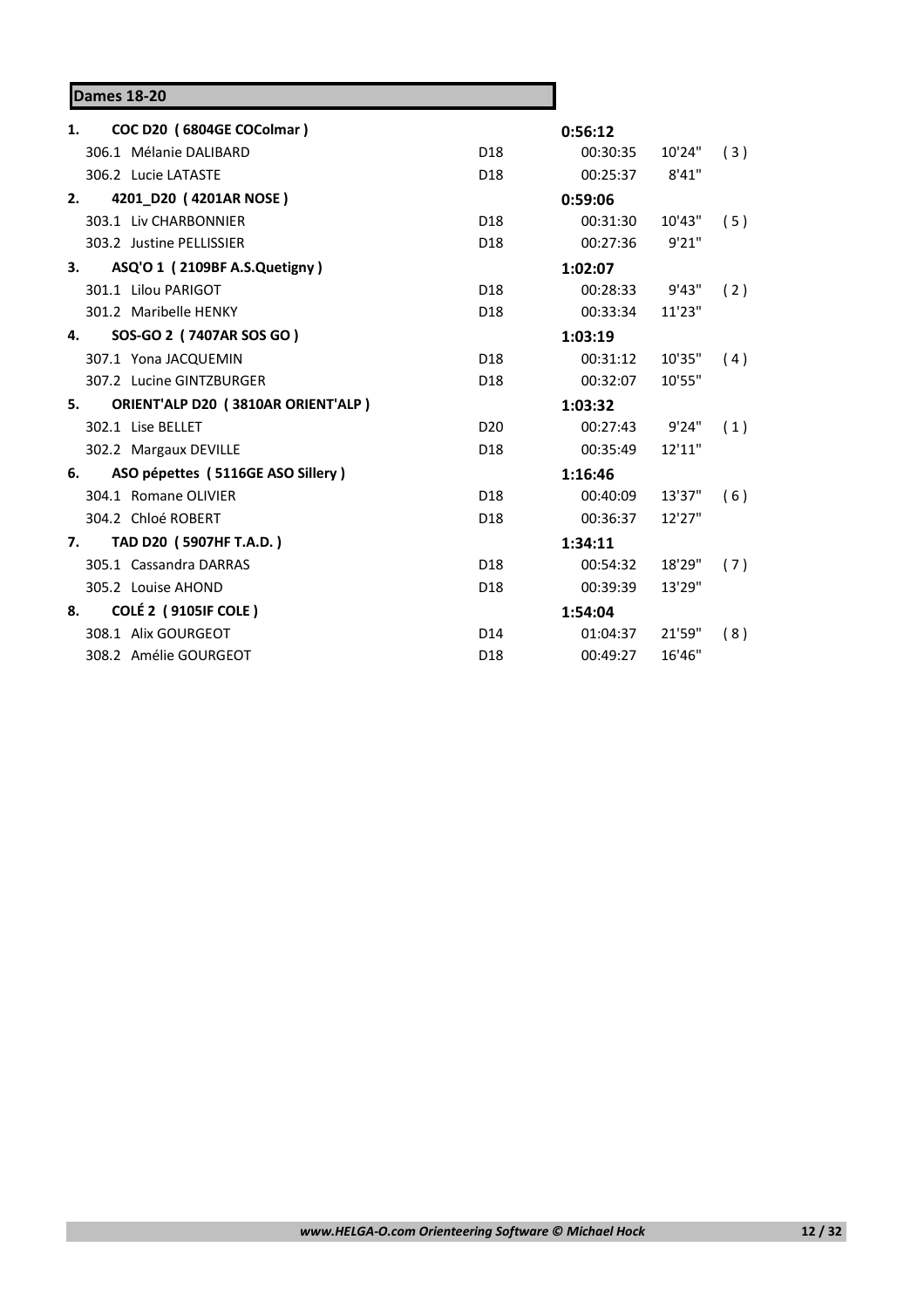| Hommes 18-20                                             |                 |          |        |            |
|----------------------------------------------------------|-----------------|----------|--------|------------|
| ASUL_1 (6911AR ASUL SPORTS NAT)<br>1.                    |                 | 1:38:42  |        |            |
| 360.1 Julien VUITTON                                     | H <sub>20</sub> | 00:31:04 | 7'21"  | (1)        |
| 360.2 Romain PICHARD                                     | H <sub>20</sub> | 00:38:46 | 9'06"  | (1)        |
| 360.3 Basile BASSET                                      | H <sub>20</sub> | 00:28:52 | 6'48"  |            |
| TAD H20-1 (5907HF T.A.D.)<br>2.                          |                 | 1:50:45  |        |            |
| 359.1 Guilhem VEROVE                                     | H <sub>20</sub> | 00:39:44 | 9'21"  | (2)        |
| 359.2 Gaël AMERIJCKX                                     | H <sub>20</sub> | 00:34:02 | 7'57"  | (2)        |
| 359.3 Thomas RADONDY                                     | H <sub>20</sub> | 00:36:59 | 8'46"  |            |
| 3.<br>ACA AIX EN PROVENCE H20-1 (1307PZ ACA AIX EN PROV) |                 | 1:57:28  |        |            |
| 353.1 Tommy DELENNE                                      | H <sub>20</sub> | 00:44:32 | 10'32" | (6)        |
| 353.2 Olivier CHAMPIGNY                                  | H14             | 00:38:21 | 8'58"  | (3)        |
| 353.3 Mathias BARROS-VALLET                              | H <sub>20</sub> | 00:34:35 | 8'09"  |            |
| OPA2 (7707IF OPA MONTIGNY)<br>4.                         |                 | 2:23:53  |        |            |
| 361.1 Rudi HEROUARD                                      | H14             | 00:57:12 | 13'24" | (9)        |
| 361.2 Alec LE HELLOCO                                    | H <sub>20</sub> | 00:40:23 | 9'29"  | (5)        |
| 361.3 Corenthin BUFFARD                                  | H <sub>20</sub> | 00:46:18 | 10'58" |            |
| TAD H20-2 (5907HF T.A.D.)<br>5.                          |                 | 2:27:40  |        |            |
| 358.1 Max CHOTIN                                         | H <sub>20</sub> | 00:44:12 | 10'24" | (3)        |
| 358.2 Julian COEURDASSIER                                | H <sub>20</sub> | 00:55:12 | 13'01" | (6)        |
| 358.3 Emilien VERSAEVEL                                  | H <sub>20</sub> | 00:48:16 | 11'20" |            |
| ASQ'O 2 (2109BF A.S.Quetigny)<br>6.                      |                 | 2:28:50  |        |            |
| 356.1 Valentin SKOWRONEK                                 | H18             | 00:44:24 | 10'27" | (4)        |
| 356.2 Antoine PARIGOT                                    | H <sub>20</sub> | 00:45:41 | 10'45" | (4)        |
| 356.3 Virgile SKOWRONEK                                  | H <sub>18</sub> | 00:58:45 | 13'49" |            |
| VervinsOH20 (0207HF VervinsO)<br>7.                      |                 | 2:34:04  |        |            |
| 351.1 Matisse MALARD                                     | H <sub>20</sub> | 00:56:58 | 13'26" | (8)        |
| 351.2 Yaëlle MALARD                                      | D14             | 01:01:40 | 14'31" | (9)        |
| 351.3 Antoine MATTART                                    | H <sub>20</sub> | 00:35:26 | 8'19"  |            |
| OE NOSE BOF (Open) (4201AR NOSE)<br>8.                   |                 | 2:34:46  |        |            |
| 357.1 Elie REBOULLET                                     | H <sub>20</sub> | 00:44:26 | 10'29" | (5)        |
| 357.2 Lana FORGE                                         | D18             | 01:07:10 | 15'53" | (7)        |
| 357.3 Thomas CHABOT                                      | H <sub>20</sub> | 00:43:10 | 10'05" |            |
| Raidlinks 07 H20 (0705AR Raidlink's 07)                  |                 | pm       |        |            |
| 352.1 Antoine LESQUER                                    | H14             | 00:45:31 |        | non classé |
| 352.2 Mattis ARAUJO                                      | H <sub>20</sub> | 00:57:17 | 13'34" |            |
| 352.3 Guilhem CHIFFLET                                   | H <sub>20</sub> | 00:41:32 | 9'44"  |            |
| ADOC7 (2105BF ADOChenôve)                                |                 |          |        |            |
| 355.1 Nathan BRUNEL                                      | H <sub>20</sub> | 00:53:53 | 12'35" | (7)        |
| 355.2 Titouan CARLE                                      | H <sub>20</sub> | 00:58:52 | 13'55" | (8)        |
| 355.3 * * VACANT                                         |                 |          |        | non parti  |
| CMO H18-20 (1705NA CMO)                                  |                 |          |        |            |
| 354.1 Titouan PAULY                                      | H <sub>20</sub> | 01:09:24 | 16'20" | (10)       |
| 354.2 Antoine GRADAIVE                                   | H14             | 01:02:55 | 14'44" | (10)       |
| 354.3 ** VACANT                                          |                 |          |        | non parti  |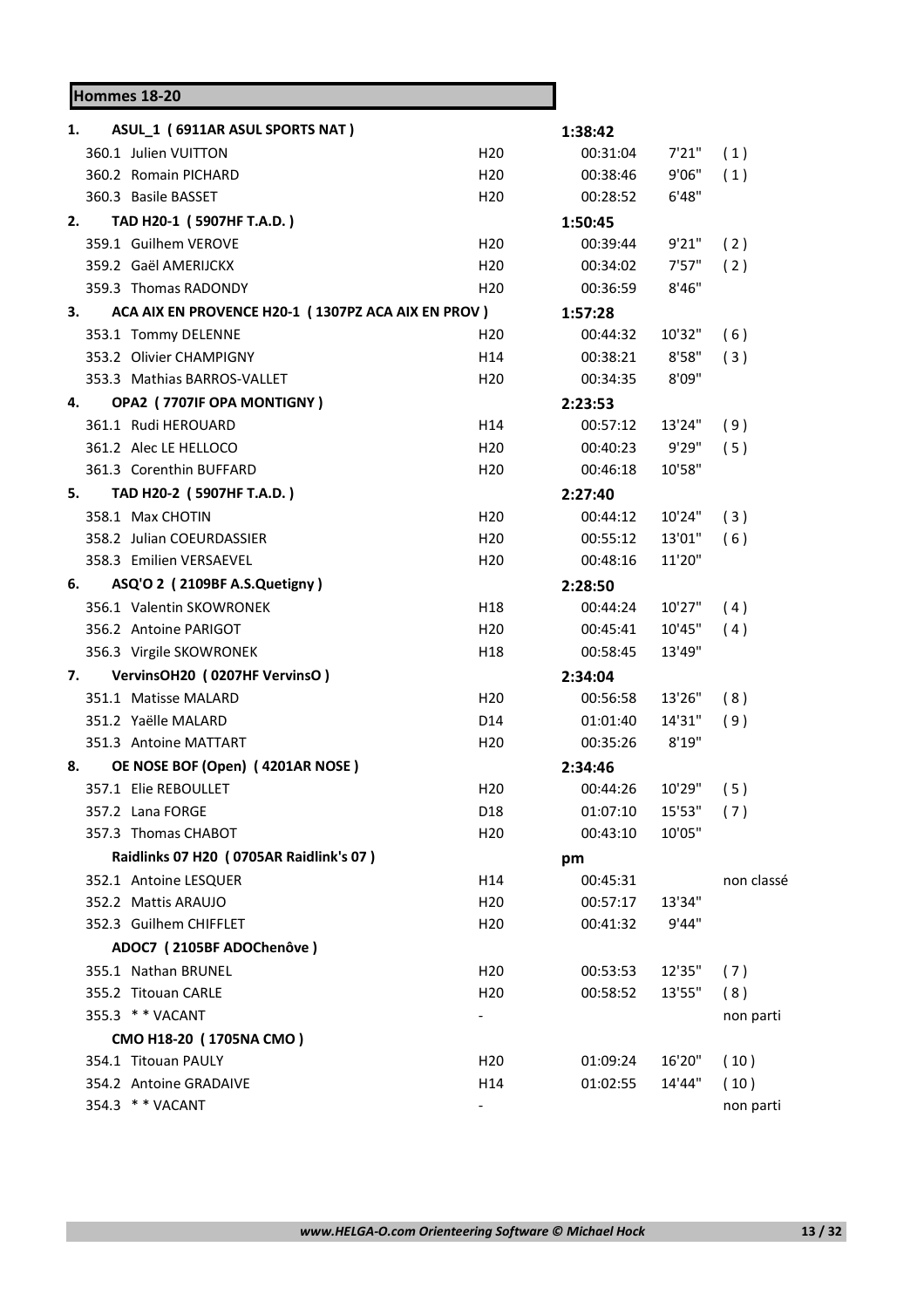#### **Dames 35-40 1. TAD D35 ( 5907HF T.A.D. ) 1:20:26** 409.1 Mélanie LEPOUTRE D35 00:26:40 9'46" ( 3 ) 409.2 Béatrice DE LONGUEVILLE D45 00:25:58 9'41" ( 2 ) 409.3 Agnès MERCIER D35 00:27:48 10'29" **2. ORIENT'ALP D35 ( 3810AR ORIENT'ALP ) 1:27:08** 407.1 Anico KULOW D35 00:25:28 9'24" ( 1 ) 407.2 Florence HERPIN D35 00:27:01 9'54" ( 1 ) 407.3 Stéphanie DEVILLE D35 00:34:39 13'14" **3. 4201\_D35 ( 4201AR NOSE ) 1:35:55** 408.1 Amélie CHATAING D35 00:25:45 9'41" ( 2 ) 408.2 Celine PERRIN D35 00:40:51 15'04" ( 5 ) 408.3 Veronique HERITIER **D45** 00:29:19 10'54" **4. Raidlinks 07 D40 ( 0705AR Raidlink's 07 ) 1:39:21** 401.1 Valerie OCTOBRE D45 00:34:52 12'46" ( 6 ) 401.2 Marie Line GARCIA D35 00:28:37 10'41" ( 3 ) 401.3 Caroline PAILHES D45 00:35:52 13'29" **5. BOA D35-40 ( 8105OC BOA Albi ) 1:47:42** 411.1 Aurelie IZARD D35 00:28:48 10'47" ( 4 ) 411.2 Celine RUIZ D35 00:36:47 13'47" ( 4 ) 411.3 Nathalie BARRERE D35 00:42:07 15'32" **6. ADOC2 ( 2105BF ADOChenôve ) 1:54:11** 405.1 Magali LEFEVRE D35 00:41:06 15'41" ( 7 ) 405.2 Marion VENON D35 00:36:58 13'38" ( 6 ) 405.3 Valérie HABERKORN D45 00:36:07 13'14" **7. CMO D35 ( 1705NA CMO ) 2:00:31** 403.1 Marianne PAULY D35 00:31:46 11'51" ( 5 ) 403.2 Line BEAUMARD BOCQUEL D45 00:56:13 20'49" ( 9 ) 403.3 Marie COMPAGNON D35 00:32:32 12'08" **8. BCCOD35-40 ( 1905NA BriveCorrèzeCO ) 2:12:06** 404.1 Sandrine NOBLE D35 00:44:16 16'24" ( 8 ) 404.2 Laurence BEAUVIR D45 00:43:11 16'18" ( 8 ) 404.3 Sophie MASSIAS D35 00:44:39 16'29" **9. COBS Dame ( 2704NM COBS ) 2:31:46** 406.1 Stéphanie POULAIN D45 00:51:29 18'39" ( 10 ) 406.2 Elodie PIERRE D35 00:49:38 18'57" ( 10 ) 406.3 Agnès EUDIER D55 00:50:39 18'58" **10. OPA3 ( 7707IF OPA MONTIGNY ) 2:34:41** 410.1 Eloise LOUVET D35 00:46:20 17'29" ( 9 ) 410.2 Nadejda VASILOI D35 01:08:12 25'44" ( 11 ) 410.3 Valérie PEKER D55 00:40:09 14'33" **MARCO D35 ( 1303PZ MARCO ) pm** 402.1 Anne BARRAL D35 00:53:13 20'00" ( 11 ) 402.2 Charlotte BOURHIS D35 00:30:17 10'58" ( 7 ) 402.3 Mireille BARNIER D65 01:02:29 non classé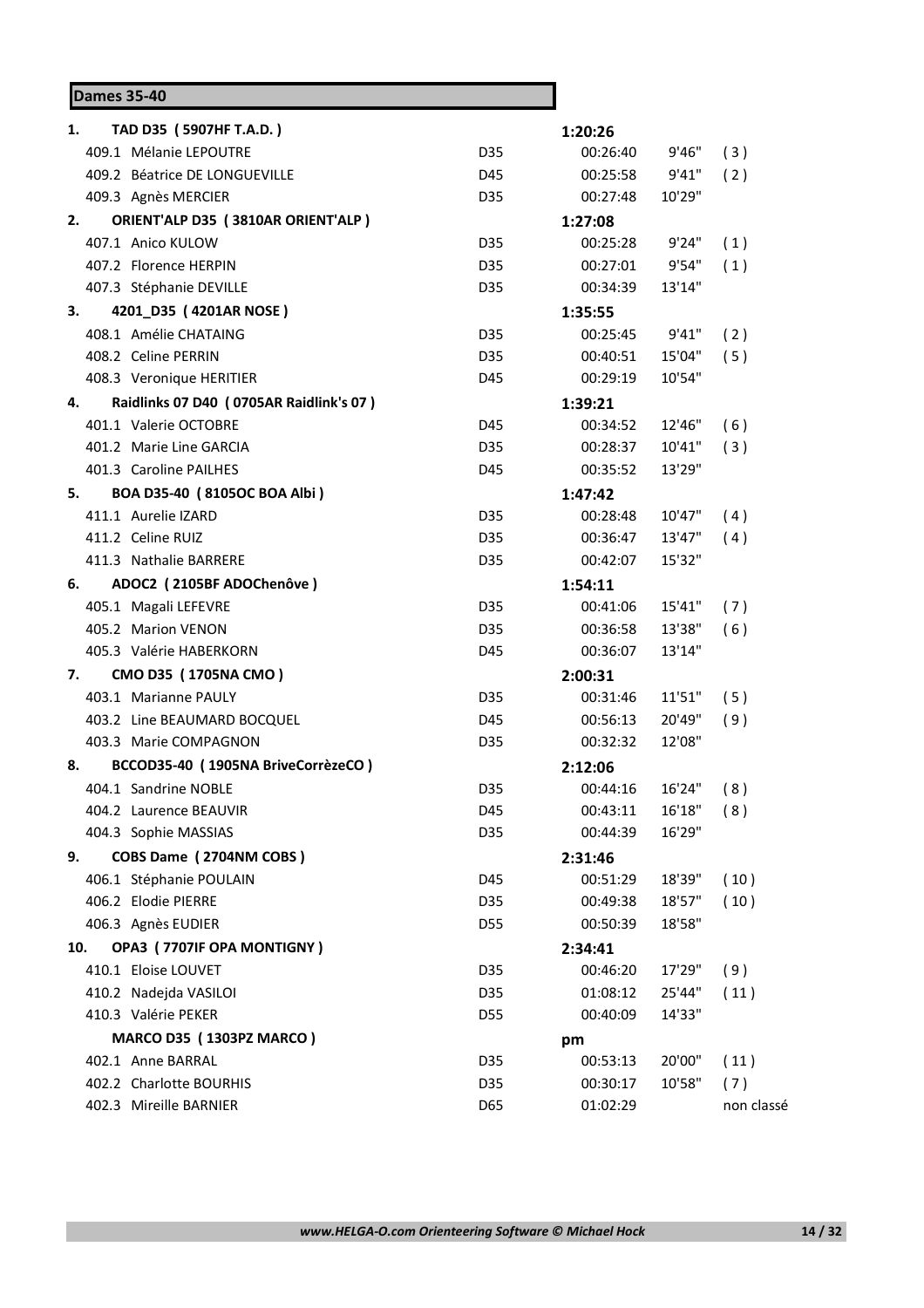# **Hommes 35-40**

| 1.  | 4201-H35 (4201AR NOSE)                   |     | 1:51:36  |        |            |
|-----|------------------------------------------|-----|----------|--------|------------|
|     | 454.1 Eric PERRIN                        | H45 | 00:35:12 | 8'44"  | (3)        |
|     | 454.2 Olivier CHARBONNIER                | H45 | 00:36:14 | 8'58"  | (2)        |
|     | 454.3 Nans PERRIN                        | H35 | 00:40:10 | 9'55"  |            |
| 2.  | VALMO H35 (5906HF VALMO)                 |     | 1:54:20  |        |            |
|     | 456.1 Ondrej KOTECKY                     | H35 | 00:33:09 | 8'17"  | (2)        |
|     | 456.2 Michaela KOTECKA                   | D35 | 00:42:09 | 10'21" | (3)        |
|     | 456.3 Jerome DANEL                       | H45 | 00:39:02 | 9'40'' |            |
| 3.  | TAD H35 (5907HF T.A.D.)                  |     | 2:11:12  |        |            |
|     | 457.1 Christophe AMERIJCKX               | H45 | 00:44:40 | 11'02" | (6)        |
|     | 457.2 Pierre MAHIEU                      | H35 | 00:43:16 | 10'46" | (5)        |
|     | 457.3 Daniel RADONDY                     | H45 | 00:43:16 | 10'41" |            |
| 4.  | <b>CCIO 1 (6611OC CCIO)</b>              |     | 2:11:15  |        |            |
|     | 459.1 Philippe VERGE                     | H55 | 00:47:30 | 11'44" | (8)        |
|     | 459.2 Christophe CULLELL                 | H45 | 00:44:25 | 10'53" | (6)        |
|     | 459.3 Mathieu BRUGAT                     | H35 | 00:39:20 | 9'51"  |            |
| 5.  | BOA H35-40 (8105OC BOA Albi)             |     | 2:13:25  |        |            |
|     | 461.1 Ludovic RUIZ                       | H35 | 00:35:18 | 8'43"  | (4)        |
|     | 461.2 Luc BERBETT                        | H45 | 00:48:44 | 12'02" | (4)        |
|     | 461.3 Christophe DIDYME                  | H45 | 00:49:23 | 12'17" |            |
| 6.  | BA H35 (6208HF B.A)                      |     | 2:21:53  |        |            |
|     | 458.1 Gregory PRINS                      | H35 | 00:45:41 | 11'24" | (7)        |
|     | 458.2 Gautier FLANDRIN                   | H45 | 00:47:09 | 11'45" | (7)        |
|     | 458.3 Stephane PRUVOST                   | H45 | 00:49:03 | 11'58" |            |
| 7.  | <b>MARCO H35 (1303PZ MARCO)</b>          |     | 2:33:27  |        |            |
|     | 451.1 Sébastien LATIL                    | H35 | 00:49:42 | 12'09" | (9)        |
|     | 451.2 Alexis VADROT                      | H45 | 00:44:53 | 11'12" | (8)        |
|     | 451.3 Thierry PANIZZI                    | H45 | 00:58:52 | 14'39" |            |
| 8.  | SMOG H35+ (3319NA SMOG)                  |     | 2:37:06  |        |            |
|     | 453.1 Maxime PEYRON                      | H35 | 00:41:07 | 10'09" | (5)        |
|     | 453.2 Fabrice LAPERGUE                   | H45 | 01:04:21 | 15'53" | (9)        |
|     | 453.3 Matthieu BARRIERE                  | H35 | 00:51:38 | 12'51" |            |
| 9.  | ASUL_2 (6911AR ASUL SPORTS NAT)          |     | 2:39:49  |        |            |
|     | 460.1 Christophe DUPONT                  | H35 | 00:54:45 | 13'33" | (11)       |
|     | 460.2 Bruno BERNADE                      | H35 | 01:03:07 | 15'47" | (10)       |
|     | 460.3 Guillem COQUELET                   | H35 | 00:41:57 | 10'18" |            |
| 10. | Orientation 87 1 (8702NA ORIENTATION 87) |     | 2:53:53  |        |            |
|     | 462.1 Fabien DELAGE                      | H45 | 00:53:02 | 13'08" | (10)       |
|     | 462.2 Caroline CHEVALIER                 | D35 | 01:06:54 | 16'26" | (11)       |
|     | 462.3 Cédric CHEVALIER                   | H35 | 00:53:57 | 13'27" |            |
|     | OE42 H3540 (4203AR OE42)                 |     | pm       |        |            |
|     | 455.1 Emmanuel RIBIER                    | H35 | 00:36:38 |        | non classé |
|     | 455.2 Jean-Baptiste BOURRIN              | H35 | 00:35:13 | 8'46'' |            |
|     | 455.3 David CHATELON                     | H35 | 00:32:06 | 8'00"  |            |
|     | CMO H35 (1705NA CMO)                     |     |          |        |            |
|     | 452.1 Clotaire ZANATTA                   | H35 | 00:32:34 | 8'11"  | (1)        |
|     | 452.2 Christophe AUBERT                  | H45 | 00:38:25 | 9'31"  | (1)        |
|     | 452.3 Alexis PAULY                       | H45 |          |        | non parti  |
|     |                                          |     |          |        |            |

*www.HELGA-O.com Orienteering Software © Michael Hock* **15 / 32**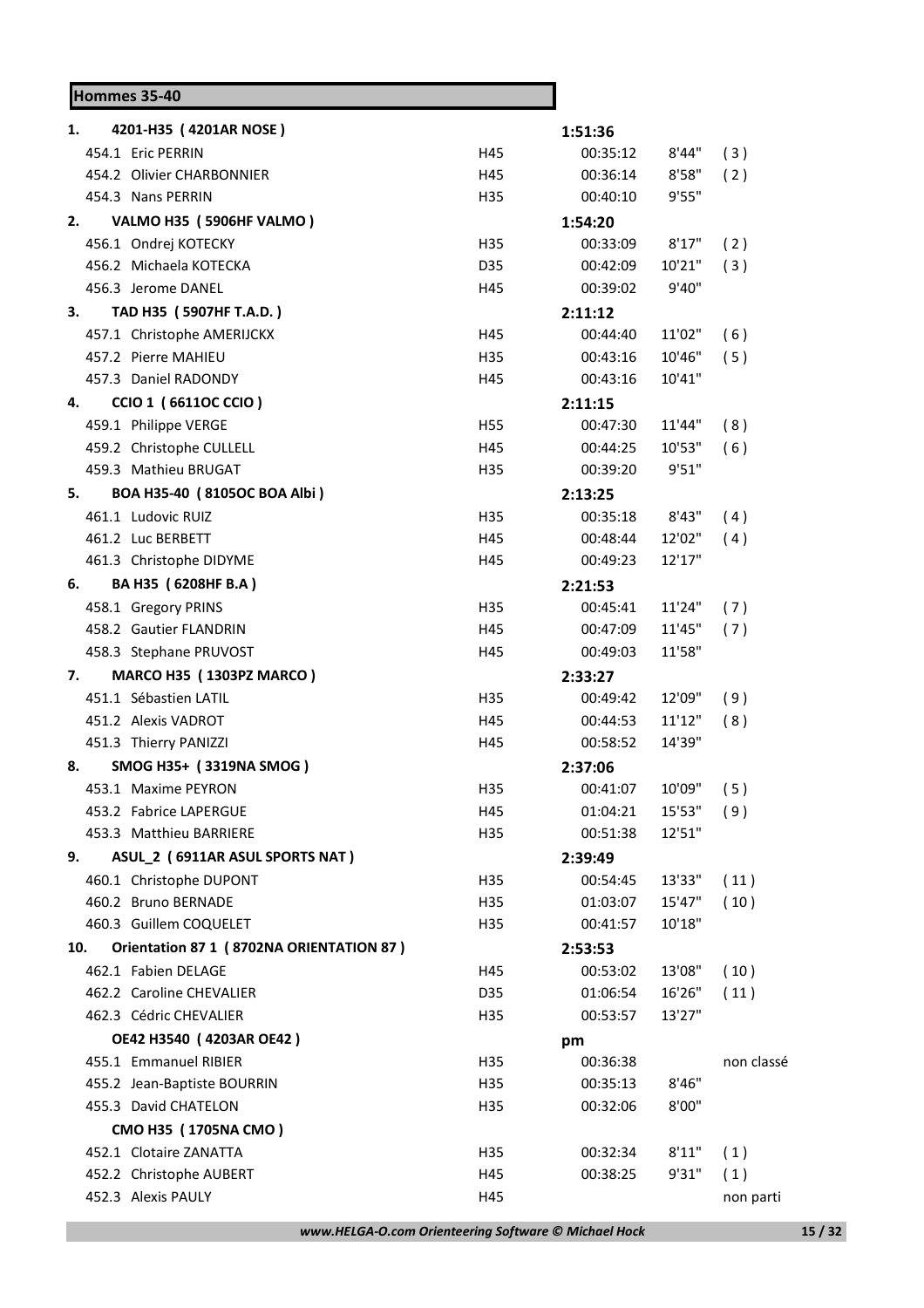# **Dames 45-50**

| 1. |       | VervinsOD45 (0207HF VervinsO)   |            | 1:50:55  |         |            |
|----|-------|---------------------------------|------------|----------|---------|------------|
|    |       | 501.1 Camille MOULIERE          | D45        | 00:36:49 | 16'49"  | (3)        |
|    |       | 501.2 Marie-Hélène MOULIERE     | D45        | 00:27:20 | 12'12"  | (1)        |
|    |       | 501.3 Claire MUYLLAERT          | <b>D55</b> | 00:46:46 | 21'39"  |            |
|    |       | OTB 2 (2517BF OTB)              |            | pm       |         |            |
|    |       | 503.1 Hedwige TILKIN            | D55        | 00:42:50 |         | non classé |
|    | 503.2 | <b>Bernadette VANDERMEULEN</b>  | D65        | 00:37:35 | 17'24"  |            |
|    |       | 503.3 Nathalie MOULET           | D45        | 00:59:30 | 27'03"  |            |
|    |       | ASQ'O 4 (2109BF A.S.Quetigny)   |            | pm       |         |            |
|    |       | 502.1 Virginie PARIGOT          | D45        | 00:25:59 | 11'45"  | (1)        |
|    |       | 502.2 Clotilde PERRIN           | D45        | 00:34:24 |         | non classé |
|    |       | 502.3 Nathalie ROUBOT           | D45        | 00:45:29 | 20'24"  |            |
|    |       | ASUL 5 (6911AR ASUL SPORTS NAT) |            |          |         |            |
|    |       | 504.1 Laurence BASSET           | D45        | 00:33:47 | 15'17'' | (2)        |
|    |       | 504.2 Nadège URVOAS             | D45        | 00:36:29 | 16'22"  | (2)        |
|    |       | 504.3 Sylvie BASSET             | <b>D55</b> |          |         | non parti  |
|    |       |                                 |            |          |         |            |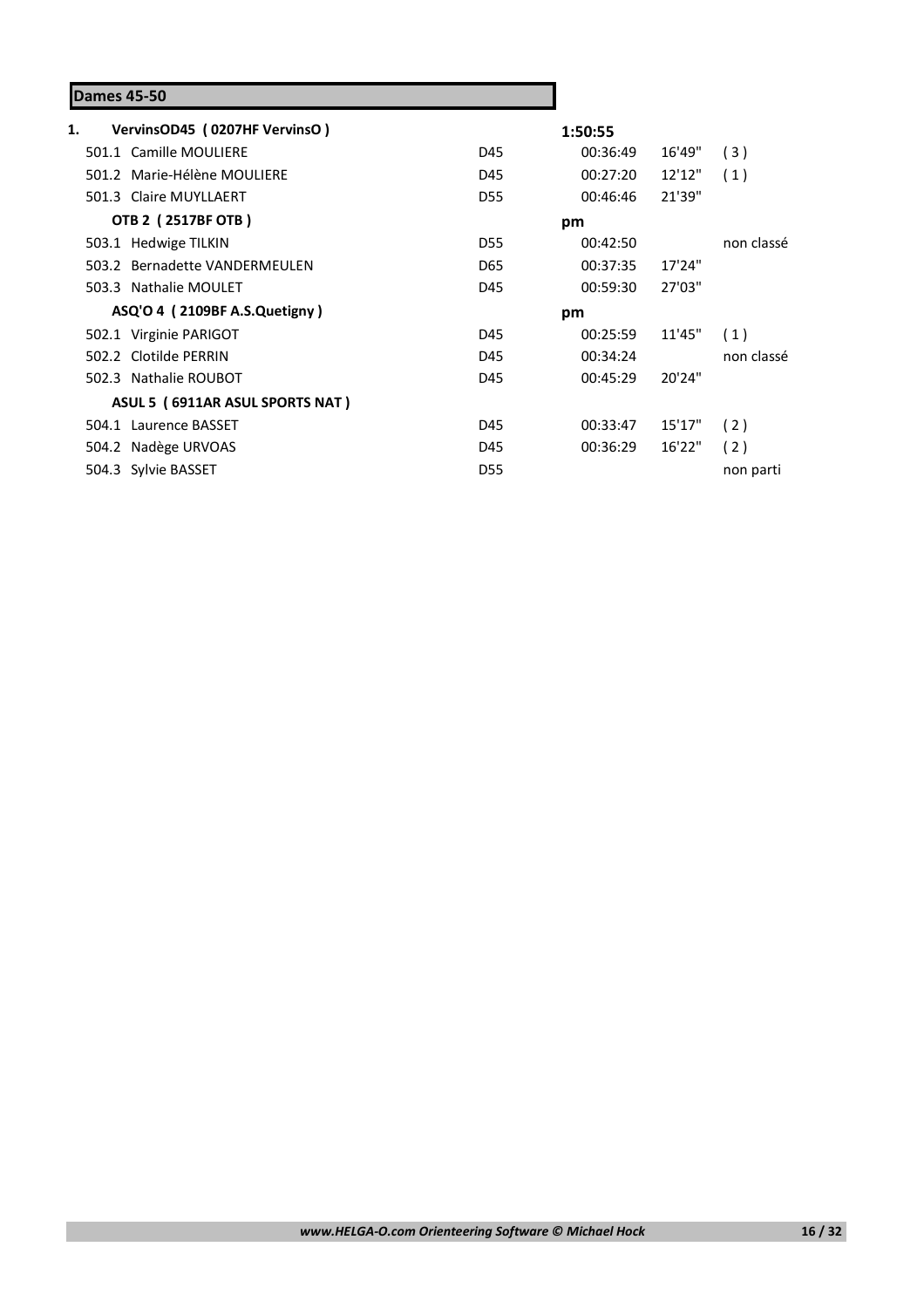#### **Hommes 45-50 1. Balise 77 H45 ( 7716IF BALISE 77 ) 1:42:14** 566.1 Eric VANNIER H45 00:36:59 10'32" ( 4 ) 566.2 Stéphane TOUSSAINT H45 00:38:21 11'01" ( 3 ) 566.3 Fabrice VANNIER H45 00:26:54 7'44" **2. CO Ambérieu 2 ( 0111AR CO AMBERIEU ) 1:42:50** 551.1 Nicolas GREFF H45 00:35:03 9'59" ( 1 ) 551.2 Alain BEGUINOT H45 00:36:43 10'33" ( 2 ) 551.3 Pascal LASSALLE H45 00:31:04 8'56" **3. Scapa Nancy Orientation H45 ( 5402GE SCAPA NANCY ) 1:51:00** 562.1 Pascal MARTIN H45 00:37:59 10'53" ( 5 ) 562.2 Laurent PINEAU H45 00:40:34 11'39" ( 5 ) 562.3 Benoit VERDENAL H45 00:32:27 9'15" **4. Balise 25-4 ( 2508BF BALISE 25 ) 1:58:39** 556.1 Alain POURRE H55 00:38:07 10'55" ( 7 ) 556.2 Isabelle WYMER D45 00:47:03 13'31" ( 7 ) 556.3 Eddie WYMER H45 00:33:29 9'34" **5. O'Jura-H45 ( 3913BF O'JURA ) 1:59:01** 559.1 Philippe BOBIN H45 00:38:00 10'55" ( 6 ) 559.2 Bruno BARGE H45 00:44:18 12'37" ( 6 ) 559.3 David HAMEL H45 00:36:43 10'33" **6. ASQ'O 5 ( 2109BF A.S.Quetigny ) 2:10:32** 555.1 Olivier PARIGOT H45 00:36:20 10'26" ( 3 ) 555.2 Valentin PALCAU H45 00:39:48 11'22" ( 4 ) 555.3 Jérôme PERRIN H45 00:54:24 15'35" **7. COBS 45 ( 2704NM COBS ) 2:12:56** 558.1 Serge DUDOUT H45 00:38:07 10'57" ( 7 ) 558.2 Benoît DUDOUT H45 00:53:24 15'21" ( 10 ) 558.3 Nicolas POULAIN H45 00:41:25 11'48" **8. AOC ( 8104OC AOC ) 2:14:24** 567.1 Laurent FRAYSSINET H45 00:41:00 11'47" ( 9 ) 567.2 Christophe MAZAN H45 00:44:17 12'39" ( 8 ) 567.3 Celine MAZAN D45 00:49:07 14'07" **9. OPA4 ( 7707IF OPA MONTIGNY ) 2:15:25** 565.1 Yann LE HELLOCO H45 00:52:48 15'10" ( 14 ) 565.2 Emmanuel ROINE H45 00:37:59 10'51" ( 9 ) 565.3 Thierry HEROUARD H55 00:44:38 12'47" **10. ASO mix ( 5116GE ASO Sillery ) 2:15:38** 561.1 Nathalie GUENIN D45 00:49:09 14'07" ( 12 ) 561.2 Richard ROBINSON H45 00:43:00 12'15" ( 11 ) 561.3 Olivier GUENIN H55 00:43:29 12'30" **11. VervinsOH45 ( 0207HF VervinsO ) 2:30:44** 552.1 Eric MATTART H45 00:43:58 12'36" ( 10 ) 552.2 J-Noel DEBEHOGNE H55 00:55:44 16'01" ( 13 ) 552.3 Marc GALLOIS H45 00:51:02 14'35" **12. OTB 3 ( 2517BF OTB ) 2:50:38** 557.1 Nicolas MOULET H45 00:49:59 14'14" ( 13 ) 557.2 Michel TILKIN H55 01:00:45 17'27" ( 14 )

*www.HELGA-O.com Orienteering Software © Michael Hock* **17 / 32**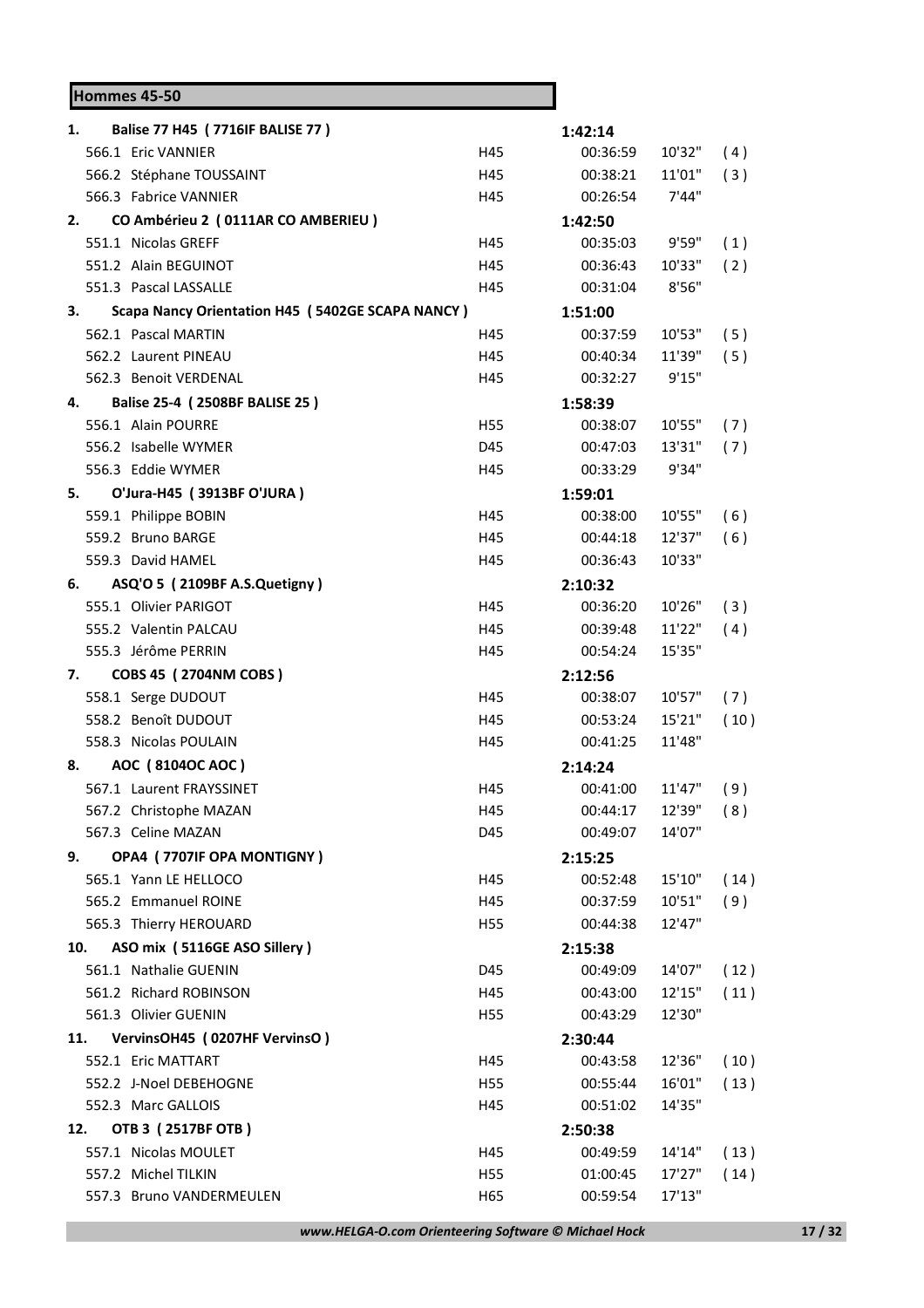| ADOC3 (2105BF ADOChenôve)         |                 | pm       |        |            |
|-----------------------------------|-----------------|----------|--------|------------|
| 554.1 Patrice LAURIN              | H45             | 00:47:40 |        | non classé |
| 554.2 Lilian CARLE                | H45             | 01:03:57 | 18'19" |            |
| 554.3 Bruno HABERKORN             | H45             | 00:42:25 | 12'11" |            |
| BBCO45-50 (1905NA BriveCorrèzeCO) |                 | pm       |        |            |
| 553.1 Guilhem SANT                | H45             | 00:36:11 | 10'24" | (2)        |
| 553.2 Yannick BEAUVIR             | H45             | 00:33:40 | 9'35"  | (1)        |
| 553.3 Francis DUPUY               | H45             | 00:23:25 |        | non classé |
| ASUL 4 (6911AR ASUL SPORTS NAT)   |                 | pm       |        |            |
| 564.1 Bruno PLUMEY                | H45             | 00:44:51 | 12'53" | (11)       |
| 564.2 Anthony URVOAS              | H45             | 00:47:53 | 13'43" | (12)       |
| 564.3 Christophe VUITTON          | H <sub>55</sub> | 00:42:15 |        | non classé |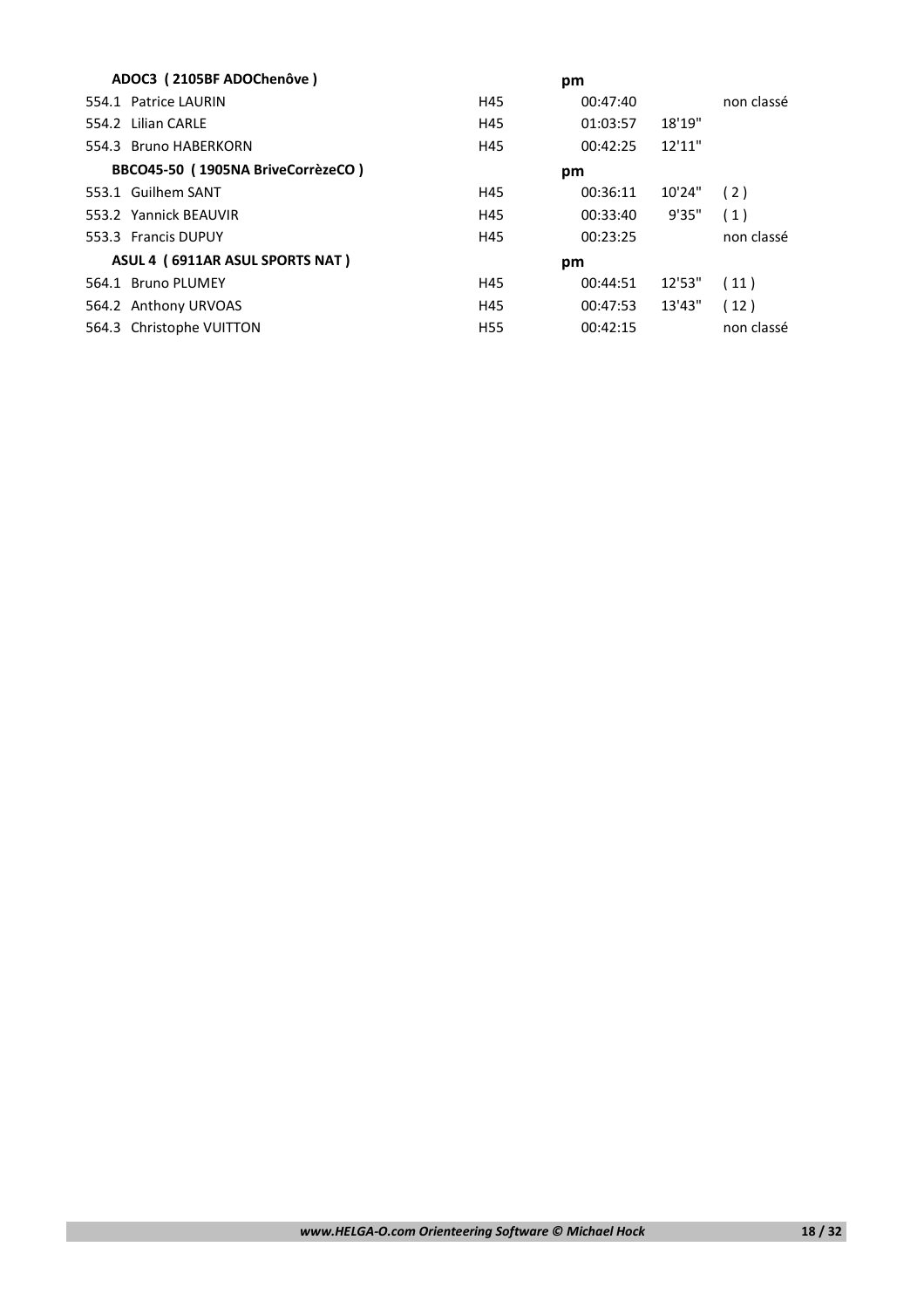|    | <b>Dames 55-60</b>                                 |                 |          |        |            |
|----|----------------------------------------------------|-----------------|----------|--------|------------|
| 1. | OPA5 (7707IF OPA MONTIGNY)                         |                 | 0:59:02  |        |            |
|    | 608.1 Camille GIRE                                 | D <sub>55</sub> | 00:34:24 | 16'28" | (4)        |
|    | 608.2 Pascale PREVOST                              | D <sub>55</sub> | 00:24:38 | 11'44" |            |
| 2. | ADOC4 (2105BF ADOChenôve)                          |                 | 1:03:29  |        |            |
|    | 604.1 Claire FRANET                                | D <sub>55</sub> | 00:38:43 | 18'42" | (5)        |
|    | 604.2 Christine PORTE                              | D <sub>55</sub> | 00:24:46 | 11'41" |            |
| 3. | ACA AIX EN PROVENCE D55-1 (1307PZ ACA AIX EN PROV) |                 | 1:04:00  |        |            |
|    | 601.1 Marie REMOUET                                | D <sub>55</sub> | 00:33:25 | 15'59" | (3)        |
|    | 601.2 Andrea ESCURET                               | D55             | 00:30:35 | 14'34" |            |
| 4. | BCCOD55 (1905NA BriveCorrèzeCO)                    |                 | 1:12:10  |        |            |
|    | 603.1 Frederique LAPEYRE                           | D <sub>55</sub> | 00:30:37 | 14'27" | (2)        |
|    | 603.2 Joëlle GUINOT                                | D <sub>55</sub> | 00:41:33 | 20'04" |            |
| 5. | 4201_D55 (4201AR NOSE)                             |                 | 1:14:54  |        |            |
|    | 606.1 Martine VILLEDIEU                            | D65             | 00:48:03 | 22'40" | (6)        |
|    | 606.2 Marie Françoise ROUX                         | D55             | 00:26:51 | 12'58" |            |
| 6. | Scapa Nancy Orientation D55 (5402GE SCAPA NANCY)   |                 | 1:22:54  |        |            |
|    | 607.1 Nelly DEVILLE                                | D65             | 00:53:56 | 25'41" | (7)        |
|    | 607.2 Sylvie MARCHESIN                             | D55             | 00:28:58 | 13'52" |            |
|    | ACA AIX EN PROV D55-2 (1307PZ ACA AIX EN PROV)     |                 | 1:03:37  |        |            |
|    | 602.1 A-Francoise DELENNE                          | <b>D50</b>      | 00:29:49 | 14'12" |            |
|    | 602.2 Sylvie JUSSIAN                               | D <sub>55</sub> | 00:33:48 | 16'10" |            |
|    | COLÉ 3 (9105IF COLE)                               |                 | pm       |        |            |
|    | 609.1 Sylvie BOUCHE                                | D <sub>55</sub> | 00:41:30 |        | non classé |
|    | 609.2 Isabelle TOUZAIN ROULLEAUX                   | D55             | 00:39:18 | 18'43" |            |
|    | Dauphiné Orientation (3801AR DAUPHINE'O)           |                 |          |        |            |
|    | 605.1 Isabelle DERMINE                             | D <sub>55</sub> | 00:29:12 | 14'06" | (1)        |
|    | 605.2 Jean DERMINE                                 | H <sub>65</sub> |          |        | non parti  |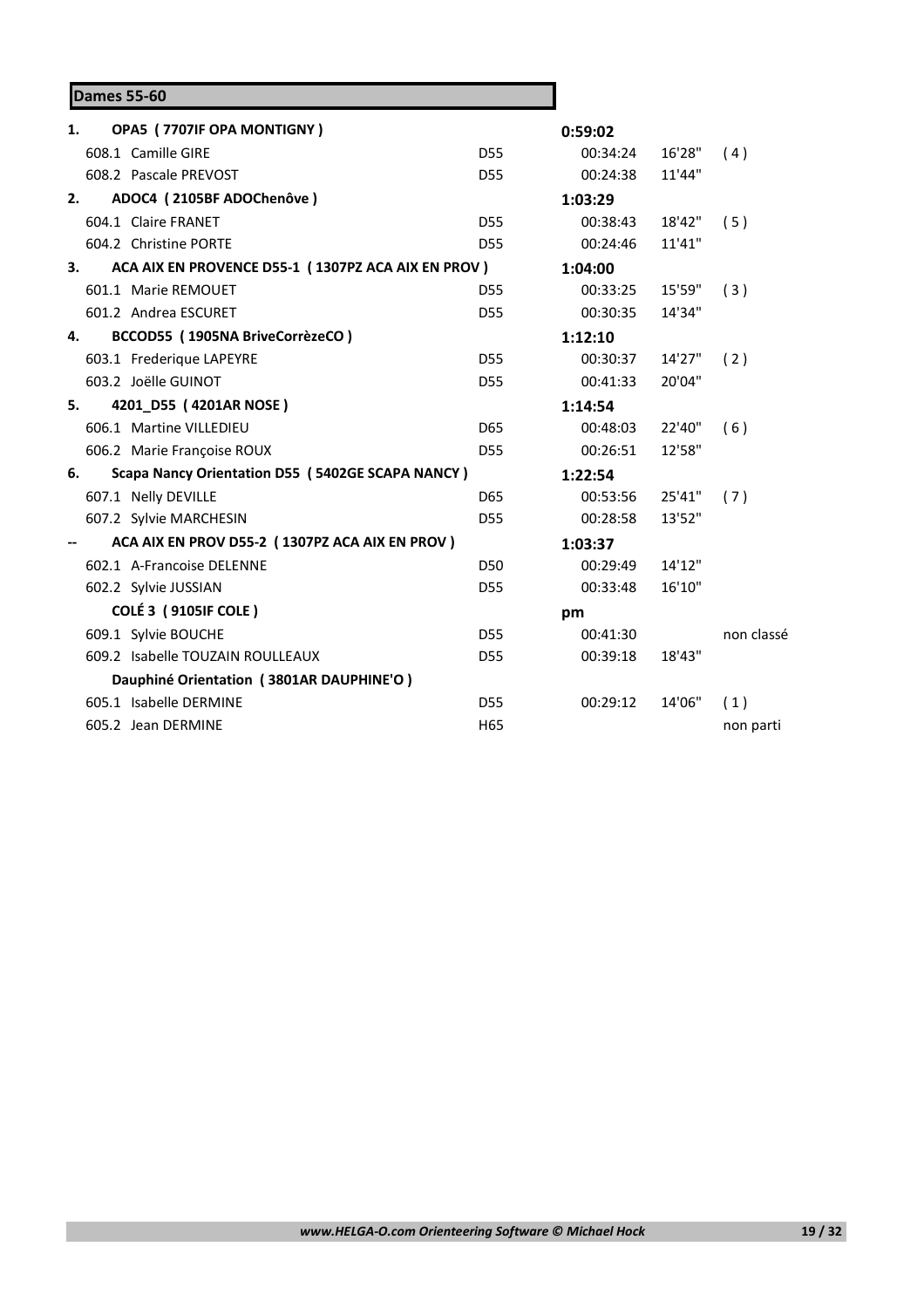# **Hommes 55-60**

| 1.  | ASO H55 (7404AR ASO)                               |                 | 0:49:54  |        |      |
|-----|----------------------------------------------------|-----------------|----------|--------|------|
|     | 667.1 Dominique FLEURENT                           | H55             | 00:26:13 | 9'54"  | (1)  |
|     | 667.2 Serge GRILLET                                | H <sub>55</sub> | 00:23:41 | 8'54"  |      |
| 2.  | <b>Orientation Caennaise (1403NM O. CAENNAISE)</b> |                 | 0:59:58  |        |      |
|     | 654.1 Benoit SANDEVOIR                             | H55             | 00:31:39 | 11'57" | (4)  |
|     | 654.2 Andreas GROTE                                | H <sub>55</sub> | 00:28:19 | 10'39" |      |
| З.  | Scapa Nancy Orientation H55 (5402GE SCAPA NANCY)   |                 | 1:03:07  |        |      |
|     | 659.1 Philippe POGU                                | H <sub>55</sub> | 00:31:47 | 12'00" | (5)  |
|     | 659.2 Georges MAHLER                               | H <sub>55</sub> | 00:31:20 | 11'47" |      |
| 4.  | TOAC 1 (3105OC TOAC Orientatio)                    |                 | 1:05:30  |        |      |
|     | 657.1 Patrick CAPBERN                              | H55             | 00:34:38 | 13'04" | (9)  |
|     | 657.2 Philippe MASSON                              | H <sub>55</sub> | 00:30:52 | 11'36" |      |
| 5.  | VALMO H55 (5906HF VALMO)                           |                 | 1:08:12  |        |      |
|     | 661.1 Pascal LEGERE                                | H55             | 00:34:51 | 13'06" | (10) |
|     | 661.2 Konstantin SMIRNOV                           | H55             | 00:33:21 | 12'35" |      |
| 6.  | Quimper Orientation 1 (2904BR Quimper 29)          |                 | 1:09:56  |        |      |
|     | 656.1 Yannick GUILLOU                              | H <sub>55</sub> | 00:36:06 | 13'37" | (12) |
|     | 656.2 Jean-René NEDELEC                            | H <sub>55</sub> | 00:33:50 | 12'43" |      |
| 7.  | TAD H55-1 (5907HF T.A.D.)                          |                 | 1:11:24  |        |      |
|     | 662.1 Philippe TAELEMANS                           | H <sub>55</sub> | 00:34:10 | 12'54" | (8)  |
|     | 662.2 Jean-Francois LOTERIE                        | H55             | 00:37:14 | 14'00" |      |
| 8.  | BA H55 (6208HF B.A)                                |                 | 1:18:58  |        |      |
|     | 663.1 Philippe CASTIER                             | H <sub>55</sub> | 00:37:14 | 14'00" | (13) |
|     | 663.2 Bruno VERNEAU                                | H <sub>55</sub> | 00:41:44 | 15'45" |      |
| 9.  | Marco 55 (1303PZ MARCO)                            |                 | 1:19:06  |        |      |
|     | 652.1 Bruno TRESSOL                                | H <sub>55</sub> | 00:37:25 | 14'04" | (14) |
|     | 652.2 Jean-Luc BARRAL                              | H <sub>55</sub> | 00:41:41 | 15'44" |      |
| 10. | OPA7 (7707IF OPA MONTIGNY)                         |                 | 1:19:46  |        |      |
|     | 668.1 Yves PEKER                                   | H <sub>55</sub> | 00:35:18 | 13'16" | (11) |
|     | 668.2 Christian LEGRAND                            | H55             | 00:44:28 | 16'47" |      |
|     | 11. COC H55 (6804GE COColmar)                      |                 | 1:23:19  |        |      |
|     | 665.1 J-Marc MEYER                                 | H <sub>55</sub> | 00:31:22 | 11'50" | (3)  |
|     | 665.2 Gilles BAGUEREY                              | H65             | 00:51:57 | 19'32" |      |
| 12. | COPV 1 (5609BR COPV)                               |                 | 1:26:11  |        |      |
|     | 660.1 Daniel POEDRAS                               | H55             | 00:44:08 | 16'35" | (15) |
|     | 660.2 Virginie OLIGO                               | D55             | 00:42:03 | 15'52" |      |
| 13. | ACA AIX EN PROVENCE H55-1 (1307PZ ACA AIX EN PROV) |                 | 1:28:15  |        |      |
|     | 653.1 Michel REMOUET                               | H55             | 00:44:57 | 16'54" | (16) |
|     | 653.2 Matthieu DELENNE                             | H55             | 00:43:18 | 16'20" |      |
| 14. | CCIO 2 (6611OC CCIO)                               |                 | 1:43:49  |        |      |
|     | 664.1 Evelyne VERGE                                | D55             | 00:55:24 | 20'54" | (19) |
|     | 664.2 David FARELL GARRIGOS                        | H55             | 00:48:25 | 18'12" |      |
| 15. | VervinsOH55 (0207HF VervinsO)                      |                 | 1:44:49  |        |      |
|     | 651.1 Pierre PARMENTIER                            | H65             | 00:54:32 | 20'35" | (18) |
|     | 651.2 Jean-Pol BRISEBOIS                           | H55             | 00:50:17 | 18'54" |      |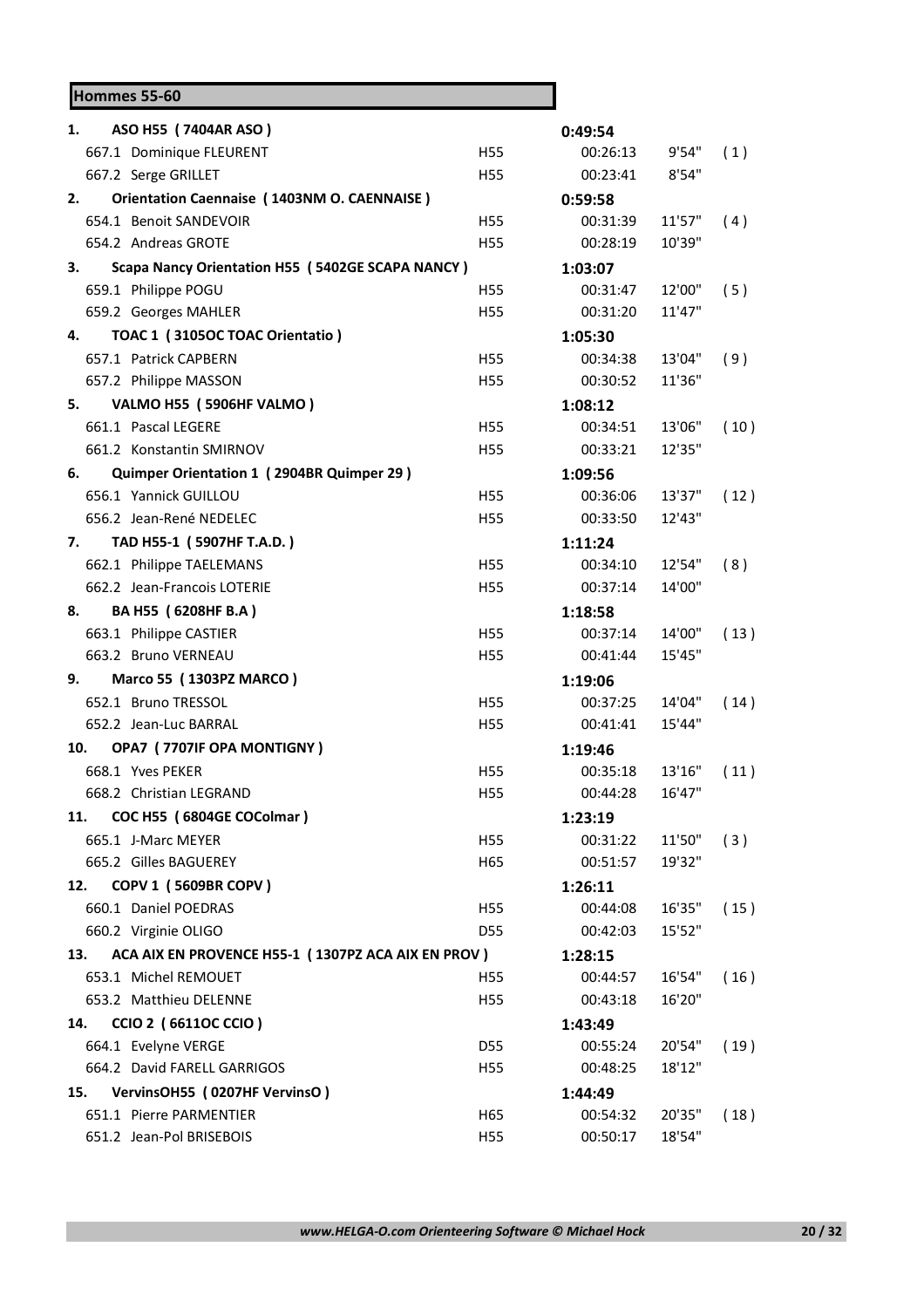| 16. | ASCO H55 (4504CE ASCO ORLEANS)   |                 | 1:46:39  |         |            |
|-----|----------------------------------|-----------------|----------|---------|------------|
|     | 658.1 Franck REINEN              | H55             | 00:47:15 | 17'46"  | (17)       |
|     | 658.2 Christophe BOURJADE        | H55             | 00:59:24 | 22'25"  |            |
|     | VOR (2104BF Vallée Ouche OR)     |                 | pm       |         |            |
|     | 655.1 Jean-David LALEVEE         | H55             | 00:32:48 | 12'20"  | (6)        |
|     | 655.2 Jean-Charles LALEVEE       | H55             | 00:24:49 |         | non classé |
|     | Balise 77 H55 (7716IF BALISE 77) |                 | pm       |         |            |
|     | 670.1 Hugues GILLARD             | H55             | 00:27:16 | 10'17"  | (2)        |
|     | 670.2 Jose RORA                  | H55             | 00:33:02 |         | non classé |
|     | <b>COLÉ 1 (9105IF COLE)</b>      |                 |          |         |            |
|     | 671.1 Alain ROULLEAUX            | H <sub>55</sub> | 00:32:51 | 12'21'' | (7)        |
|     | 671.2 Bruno LEJEUNE              | H55             |          |         | non parti  |
|     | OPA6 (7707IF OPA MONTIGNY)       |                 |          |         |            |
|     | 669.1 Maurice PROVOST            | H55             | 01:02:04 | 23'20"  | (20)       |
|     | 669.2 Rene GODEFROY              | H <sub>55</sub> |          |         | non parti  |
|     |                                  |                 |          |         |            |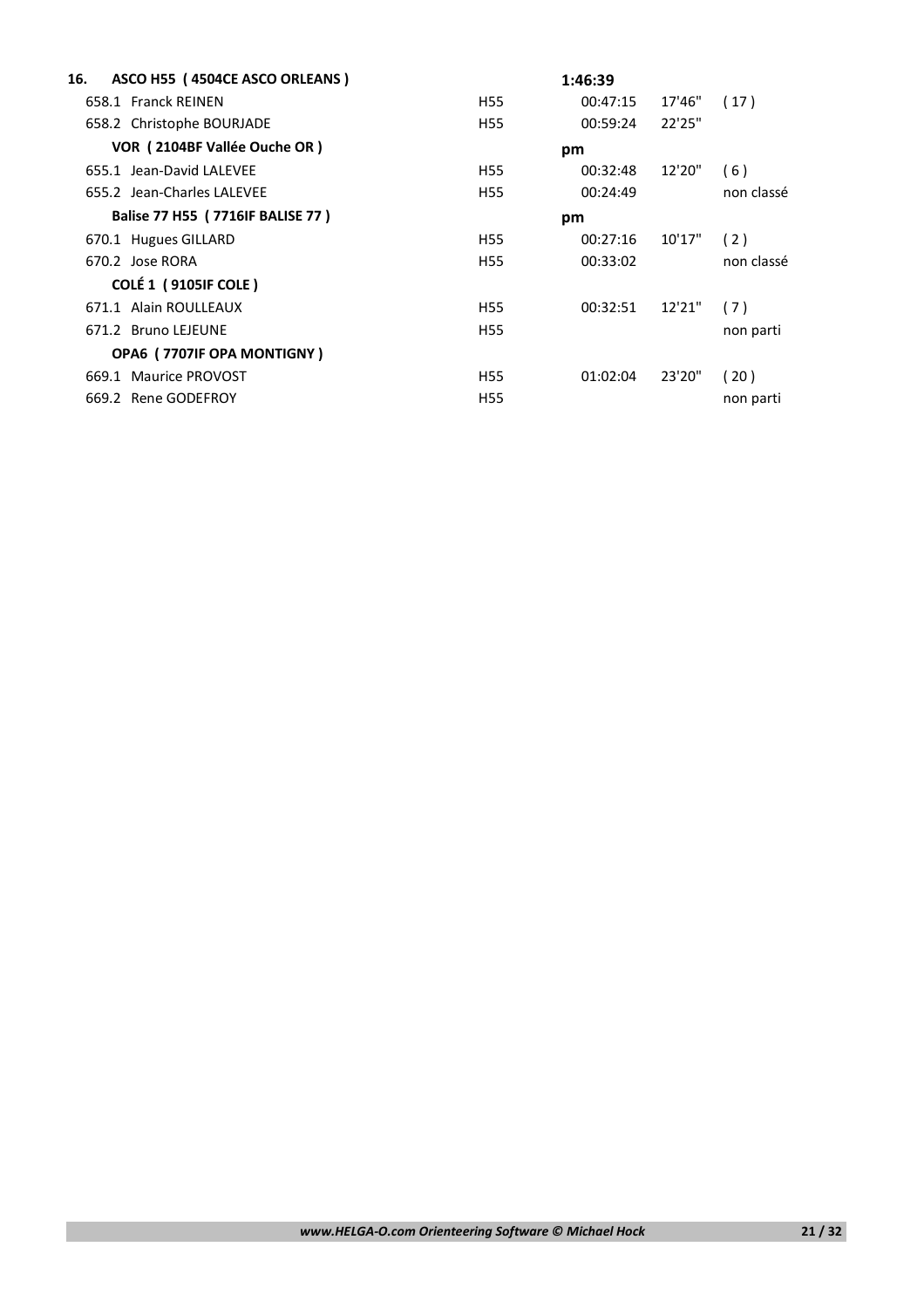# **Dames 65 +**

| 1. | ASMB CO 1 DAMES (7808IF ASMB-CO)                 |                 | 0:55:06  |        |     |
|----|--------------------------------------------------|-----------------|----------|--------|-----|
|    | 704.1 Guyonne PETIT                              | D65             | 00:24:56 | 14'20" | (1) |
|    | 704.2 Madeleine DIFUDONNE                        | D65             | 00:30:10 | 17'26" |     |
| 2. | Raidlinks 07 2 (0705AR Raidlink's 07)            |                 | 0:59:58  |        |     |
|    | 702.1 Jocelyne ROUPIOZ                           | D65             | 00:25:17 | 14'42" | (2) |
|    | 702.2 Annunciata COLOMBI                         | D65             | 00:34:41 | 19'56" |     |
| 3. | Scapa Nancy Orientation D65 (5402GE SCAPA NANCY) |                 | 1:16:12  |        |     |
|    | 703.1 Evelyne THIEBAUT                           | D <sub>65</sub> | 00:34:47 | 20'06" | (3) |
|    | 703.2 Nancy ESNAULT                              | D65             | 00:41:25 | 23'48" |     |
| 4. | VervinsOD65 (0207HF VervinsO)                    |                 | 1:21:44  |        |     |
|    | 701.1 Annick LECOYER                             | D65             | 00:46:19 | 26'37" | (4) |
|    | 701.2 Marie-Bernadette MOULIERE                  | D65             | 00:35:25 | 20'35" |     |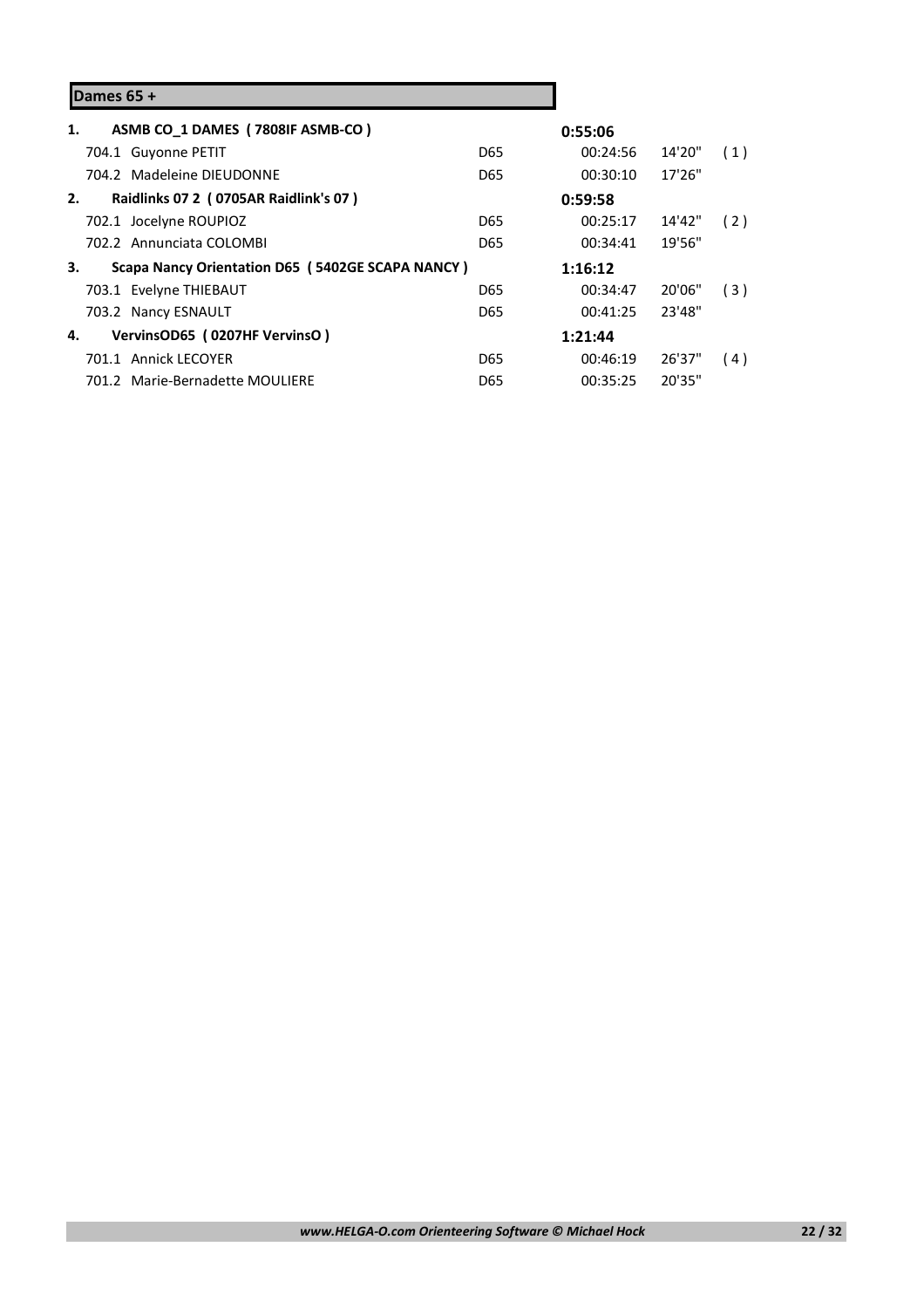| Hommes 65 +                                              |     |          |        |            |
|----------------------------------------------------------|-----|----------|--------|------------|
| 1.<br>ASUL 3 (6911AR ASUL SPORTS NAT)                    |     | 1:12:27  |        |            |
| 761.1 Christian CACHARD                                  | H65 | 00:28:50 | 12'01" | (1)        |
| 761.2 Henri MASCARELL                                    | H65 | 00:43:37 | 18'29" |            |
| SAGC 1 (3308NA SAGC CESTAS)<br>2.                        |     | 1:22:20  |        |            |
| 756.1 Monique DUBROCA                                    | D65 | 00:36:36 | 15'04" | (4)        |
| 756.2 J-Michel DUBROCA                                   | H65 | 00:45:44 | 19'33" |            |
| 3.<br>BROS 1 (4012NA B.R.O.S)                            |     | 1:22:33  |        |            |
| 757.1 Pierre DAYON                                       | H65 | 00:39:35 | 16'17" | (7)        |
| 757.2 Jean-Paul BAILLEUL                                 | H65 | 00:42:58 | 18'22" |            |
| 4.<br>ACA AIX EN PROVENCE H65-1 (1307PZ ACA AIX EN PROV) |     | 1:23:16  |        |            |
| 752.1 Francis TERRIN                                     | H65 | 00:30:01 | 12'30" | (2)        |
| 752.2 Patrick TERRIN                                     | H65 | 00:53:15 | 22'34" |            |
| 5.<br>CMO 3 (1705NA CMO)                                 |     | 1:34:21  |        |            |
| 753.1 Patrick ROBIN                                      | H65 | 00:39:18 | 16'23" | (6)        |
| 753.2 J-Luc KORUS                                        | H65 | 00:55:03 | 23'20" |            |
| COMulhouse 1 (6803GE COMulhouse)<br>6.                   |     | 1:34:54  |        |            |
| 759.1 Margrit EGGLI                                      | D65 | 00:53:57 | 22'52" | (11)       |
| 759.2 Roland EGGLI                                       | H65 | 00:40:57 | 17'04" |            |
| ADOC8 (2105BF ADOChenôve)<br>7.                          |     | 1:35:02  |        |            |
| 754.1 Christian VUILLET                                  | H65 | 00:45:28 | 19'16" | (9)        |
| 754.2 Michel MASSON                                      | H65 | 00:49:34 | 20'39" |            |
| SAGC 2 (3308NA SAGC CESTAS)<br>8.                        |     | 1:36:13  |        |            |
| 755.1 Alain FOURGASSIE                                   | H65 | 01:00:14 | 25'44" | (13)       |
| 755.2 J-Francois BATTISTA                                | H65 | 00:35:59 | 14'48" |            |
| 9.<br>COBF-H65/H70 (6806GE COBuhl.Florival)              |     | 1:39:12  |        |            |
| 760.1 Yves BOEHM                                         | H65 | 00:38:34 | 16'04" | (5)        |
| 760.2 J-Luc PIERSON                                      | H65 | 01:00:38 | 25'42" |            |
| 10.<br>OPA8 (7707IF OPA MONTIGNY)                        |     | 1:48:30  |        |            |
| 762.1 Gilbert MARTIN                                     | H65 | 01:01:36 | 26'06" | (14)       |
| 762.2 Patrick PREVOST                                    | H65 | 00:46:54 | 19'33" |            |
| OPA9 (7707IF OPA MONTIGNY)<br>11.                        |     | 1:52:41  |        |            |
| 763.1 Jean SIMONET                                       | H65 | 00:59:52 | 25'35" | (12)       |
| 763.2 Michel SOL                                         | H65 | 00:52:49 | 21'44" |            |
| ASMB CO_1 (7808IF ASMB-CO)<br>12.                        |     | 2:06:46  |        |            |
| 764.1 Philippe LELOUP                                    | H65 | 00:46:27 | 19'07" | (10)       |
| 764.2 Roland DIEUDONNE                                   | H65 | 01:20:19 | 34'19" |            |
| Marco 65 (1303PZ MARCO)                                  |     | pm       |        |            |
| 751.1 Christian RICHARD                                  | H65 | 00:43:49 | 18'34" | (8)        |
| 751.2 Daniel SECKLER                                     | H65 | 00:43:48 |        | non classé |
| Scapa Nancy Orientation H65 (5402GE SCAPA NANCY)         |     |          |        |            |
| 758.1 Jean-Marie FATH                                    | H65 | 00:30:51 | 13'11" | (3)        |
| 758.2 Paul ALLE                                          | H65 |          |        | non parti  |

 $\overline{\phantom{0}}$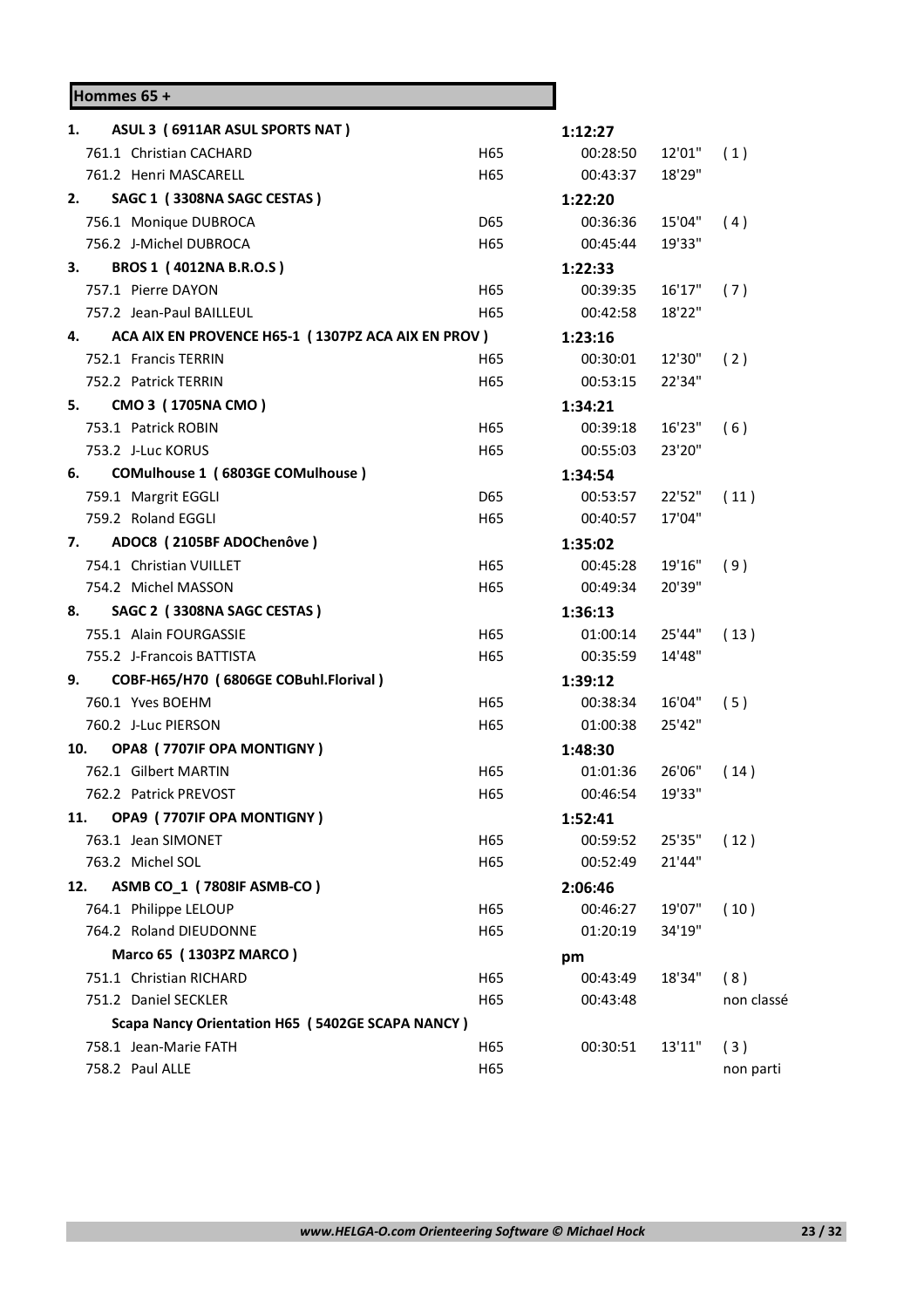| <b>Open Vert</b>                       |                 |          |        |            |
|----------------------------------------|-----------------|----------|--------|------------|
| ECHO 73 3 (7305AR ECHO 73)<br>1.       |                 | 0:40:15  |        |            |
| 808.1 Titouan ANDRIEUX                 | H <sub>12</sub> | 00:17:45 | 10'38" | (1)        |
| 808.2 Maëlle JANOD                     | D <sub>10</sub> | 00:22:30 | 13'28" |            |
| <b>VERT GO78 (7807IF GO78)</b><br>2.   |                 | 0:47:32  |        |            |
| 806.1 Erwan LE ROUX                    | H <sub>12</sub> | 00:26:13 | 15'42" | (4)        |
| 806.2 Jean LE ROUX                     | H <sub>10</sub> | 00:21:19 | 12'46" |            |
| ASQ'O 3 (2109BF A.S.Quetigny)<br>3.    |                 | 0:50:54  |        |            |
| 802.1 Garance PERRIN                   | D <sub>10</sub> | 00:32:02 | 19'11" | (6)        |
| 802.2 Pauline SKOWRONEK                | D <sub>12</sub> | 00:18:52 | 11'18" |            |
| COBS Adèle (2704NM COBS)<br>4.         |                 | 0:52:15  |        |            |
| 803.1 Adèle MILEO                      | H <sub>10</sub> | 00:31:04 | 18'36" | (5)        |
| 803.2 Candice WILD                     | D <sub>21</sub> | 00:21:11 | 12'41" |            |
| COMulhouse 4 (6803GE COMulhouse)<br>5. |                 | 0:53:05  |        |            |
| 805.1 Augustin FREY                    | H <sub>10</sub> | 00:24:06 | 14'26" | (3)        |
| 805.2 Chloé FREY                       | D <sub>12</sub> | 00:28:59 | 17'21" |            |
| BOA Vert (8105OC BOA Albi)<br>6.       |                 | 1:00:02  |        |            |
| 807.1 Lisa DIDYME                      | D <sub>12</sub> | 00:40:20 | 24'09" | (7)        |
| 807.2 Léo RUIZ                         | H <sub>10</sub> | 00:19:42 | 11'48" |            |
| 7. VervinsOH10 (0207HF VervinsO)       |                 | 1:47:51  |        |            |
| 801.1 Cyprien LION                     | H <sub>10</sub> | 00:41:42 | 24'58" | (8)        |
| 801.2 Florine PARISOT                  | D <sub>10</sub> | 01:06:09 | 39'37" |            |
| ORIENT'ALP D10 (3810AR ORIENT'ALP)     |                 | pm       |        |            |
| 804.1 Lianne Josefine KRUGER           | H10             | 00:21:50 | 13'04" | (2)        |
| 804.2 Valentine DEVILLE                | H <sub>10</sub> | 00:30:30 |        | non classé |

Ŧ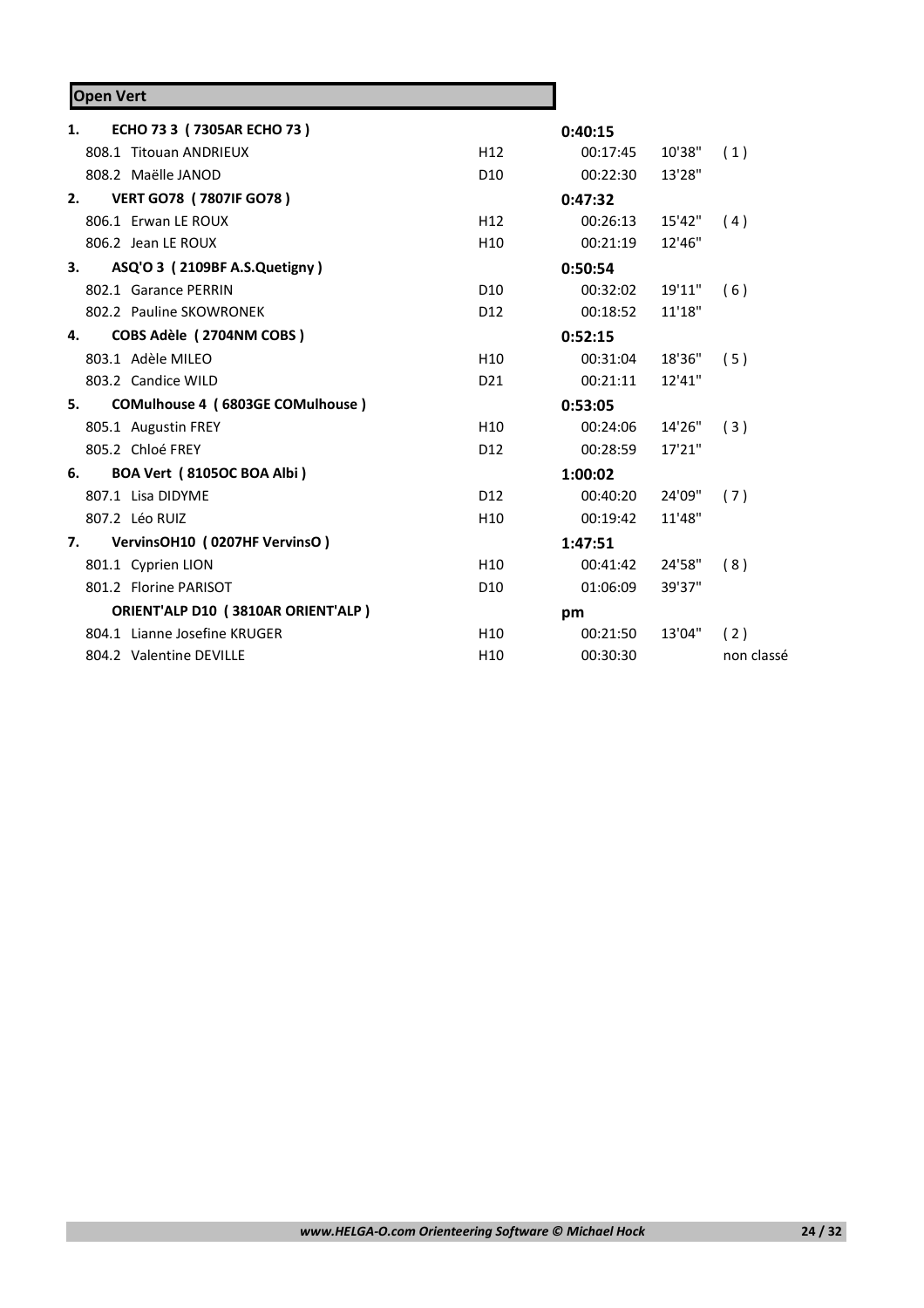| Open Jaune_2                                   |                 |          |        |            |
|------------------------------------------------|-----------------|----------|--------|------------|
| ASO Jaune (7404AR ASO)<br>1.                   |                 | 0:32:31  |        |            |
| 868.1 Johan CALANDRY                           | H14             | 00:16:43 | 8'45"  | (2)        |
| 868.2 Simon CALANDRY                           | H14             | 00:15:48 | 8'09"  |            |
| TA Fameck 5 (5703GE T.A. FAMECK)<br>2.         |                 | 0:35:17  |        |            |
| 863.1 David DISCHER                            | H14             | 00:17:49 | 9'20"  | (3)        |
| 863.2 Matéo SOUTTER                            | H <sub>20</sub> | 00:17:28 | 9'00"  |            |
| 3.<br>OE42 open (4203AR OE42)                  |                 | 0:35:58  |        |            |
| 860.1 Titouan CHATELON                         | H14             | 00:16:11 | 8'28"  | (1)        |
| 860.2 Maé CHATELON                             | H14             | 00:19:47 | 10'12" |            |
| Raidlinks 07 open (0705AR Raidlink's 07)<br>4. |                 | 0:50:02  |        |            |
| 853.1 Albin CHIFFLET                           | H14             | 00:18:26 | 9'39"  | (4)        |
| 853.2 Louane GARCIA                            | D14             | 00:31:36 | 16'17" |            |
| COZIG 1 (COZIG)<br>5.                          |                 | 0:51:19  |        |            |
| 862.1 Frankie CORBET                           | H45             | 00:25:00 | 12'53" | (8)        |
| 862.2 Carine MAUGER                            | D <sub>21</sub> | 00:26:19 | 13'47" |            |
| BOA Jaune (8105OC BOA Albi)<br>6.              |                 | 0:51:28  |        |            |
| 870.1 Lucas DIDYME                             | H14             | 00:25:25 | 13'06" | (9)        |
| 870.2 Gaspard RUIZ                             | H14             | 00:26:03 | 13'38" |            |
| CROCO 2 (2604AR CROCO)<br>7.                   |                 | 0:51:38  |        |            |
| 856.1 Jules COLLARD                            | H <sub>21</sub> | 00:24:46 | 12'46" | (7)        |
| 856.2 Stéphanie ROQUES                         | D45             | 00:26:52 | 14'04" |            |
| TVJahn 2 (TVJahn Wolsburg)<br>8.               |                 | 0:51:45  |        |            |
| 858.1 Sandra WÖRHER                            | D45             | 00:27:07 | 14'12" | (12)       |
| 858.2 Erik URZUA-WÖHRER                        | H <sub>12</sub> | 00:24:38 | 12'42" |            |
| Balise 25-5 (2508BF BALISE 25)<br>9.           |                 | 0:55:47  |        |            |
| 855.1 Camille PINARD                           | D <sub>14</sub> | 00:22:24 | 11'44" | (6)        |
| 855.2 Magalie PINARD                           | D35             | 00:33:23 | 17'12" |            |
| 10.<br>GIRL POWER (3410OC MUC Orientation)     |                 | 1:00:28  |        |            |
| 859.1 Gwenola DE MINIAC                        | D45             | 00:28:42 | 14'48" | (13)       |
| 859.2 Alice PICARD                             | D <sub>12</sub> | 00:31:46 | 16'38" |            |
| ASQ 'O 6 ( 2109BF A.S.Quetigny )<br>11.        |                 | 1:07:26  |        |            |
| 854.1 Florent HEYRMAN                          | H14             | 00:25:26 | 13'07" | (10)       |
| 854.2 Sandrine HEYRMAN                         | D45             | 00:42:00 | 21'59" |            |
| OPA10 (7707IF OPA MONTIGNY)<br>12.             |                 | 1:14:31  |        |            |
| 869.1 Andrea MISZOVITS                         | D45             | 00:29:09 | 15'16" | (14)       |
| 869.2 Irene DASILVA                            | D55             | 00:45:22 | 23'23" |            |
| VervinsOJaune (0207HF VervinsO)<br>13.         |                 | 1:30:54  |        |            |
| 851.1 Sophie LION                              | D35             | 00:42:23 | 21'51" | (15)       |
| 851.2 Regis LECOYER                            | H65             | 00:48:31 | 25'24" |            |
| COZIG 2 (COZIG)<br>14.                         |                 | 2:08:30  |        |            |
| 861.1 Noa CORBET                               | H16             | 00:51:56 | 27'11" | (16)       |
| 861.2 Nathalie TERRIEN                         | D <sub>21</sub> | 01:16:34 | 39'28" |            |
| TVJahn 1 (TVJahn Wolsburg)                     |                 | pm       |        |            |
| 857.1 Marco URZUA-WÖHRER                       | H <sub>16</sub> | 00:19:54 |        | non classé |
| 857.2 Paulo URZUA                              | H45             | 00:23:04 | 12'05" |            |
|                                                |                 |          |        |            |

÷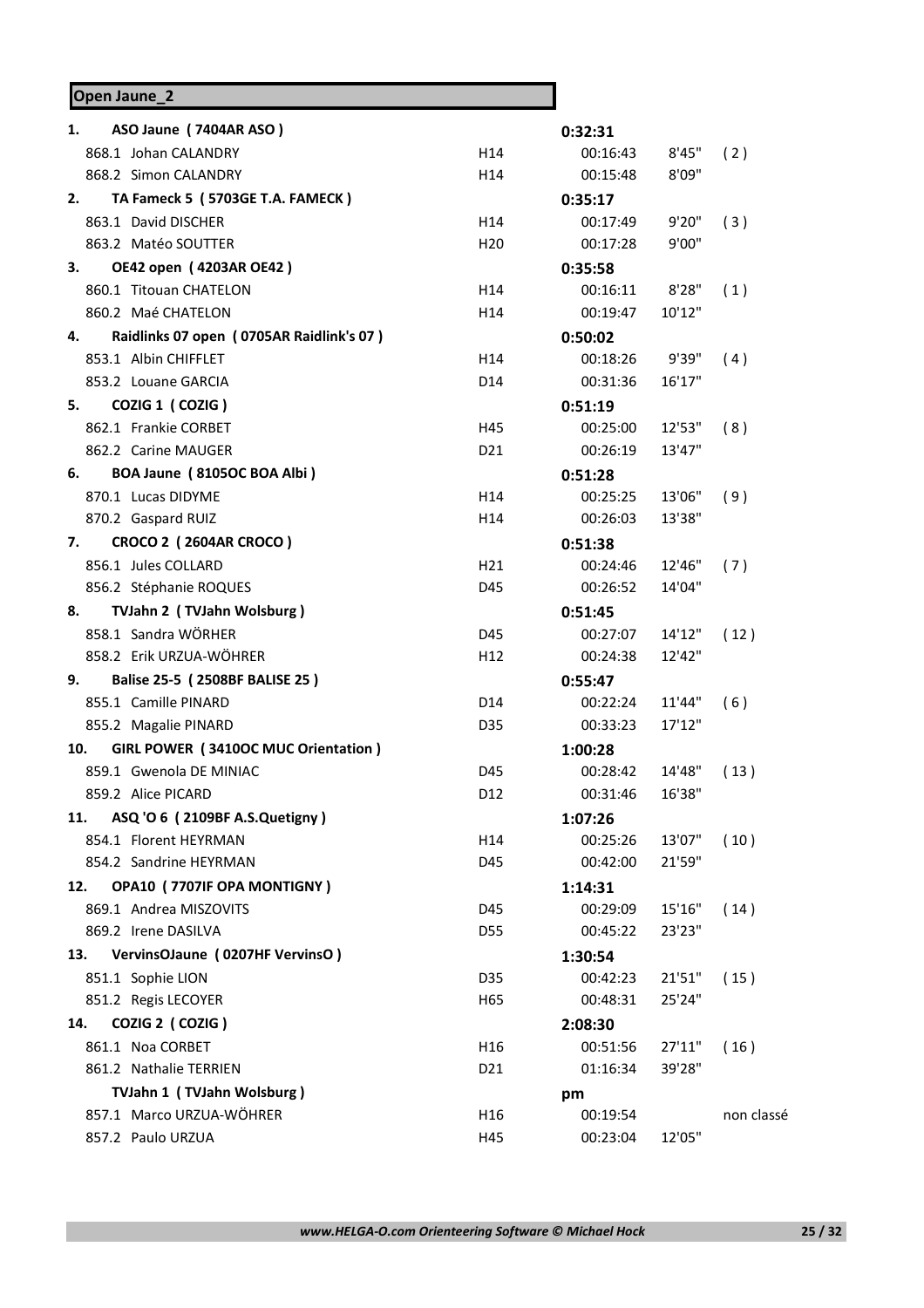| COSE JAUNE (6701GE COSE)         |                 | pm       |        |            |
|----------------------------------|-----------------|----------|--------|------------|
| 865.1 Basile VILLAR              | H <sub>14</sub> | 00:20:31 | 10'35" | (5)        |
| 865.2 Isabelle VILLAR            | D45             | 00:26:58 |        | non classé |
| TAD Open jaune (5907HF T.A.D.)   |                 | pm       |        |            |
| 864.1 Lylouane VIGNAL            | D <sub>14</sub> | 00:25:59 | 13'24" | (11)       |
| 864.2 Georgia GUENZI             | D <sub>21</sub> | 00:37:34 |        | non classé |
| COMulhouse 3 (6803GE COMulhouse) |                 | pm       |        |            |
| 866.1 Amandine FREY              | D <sub>14</sub> | 00:58:50 | 30'48" | (17)       |
| 866.2 Cécile FREY                | D <sub>35</sub> | 00:29:39 |        | non classé |
|                                  |                 |          |        |            |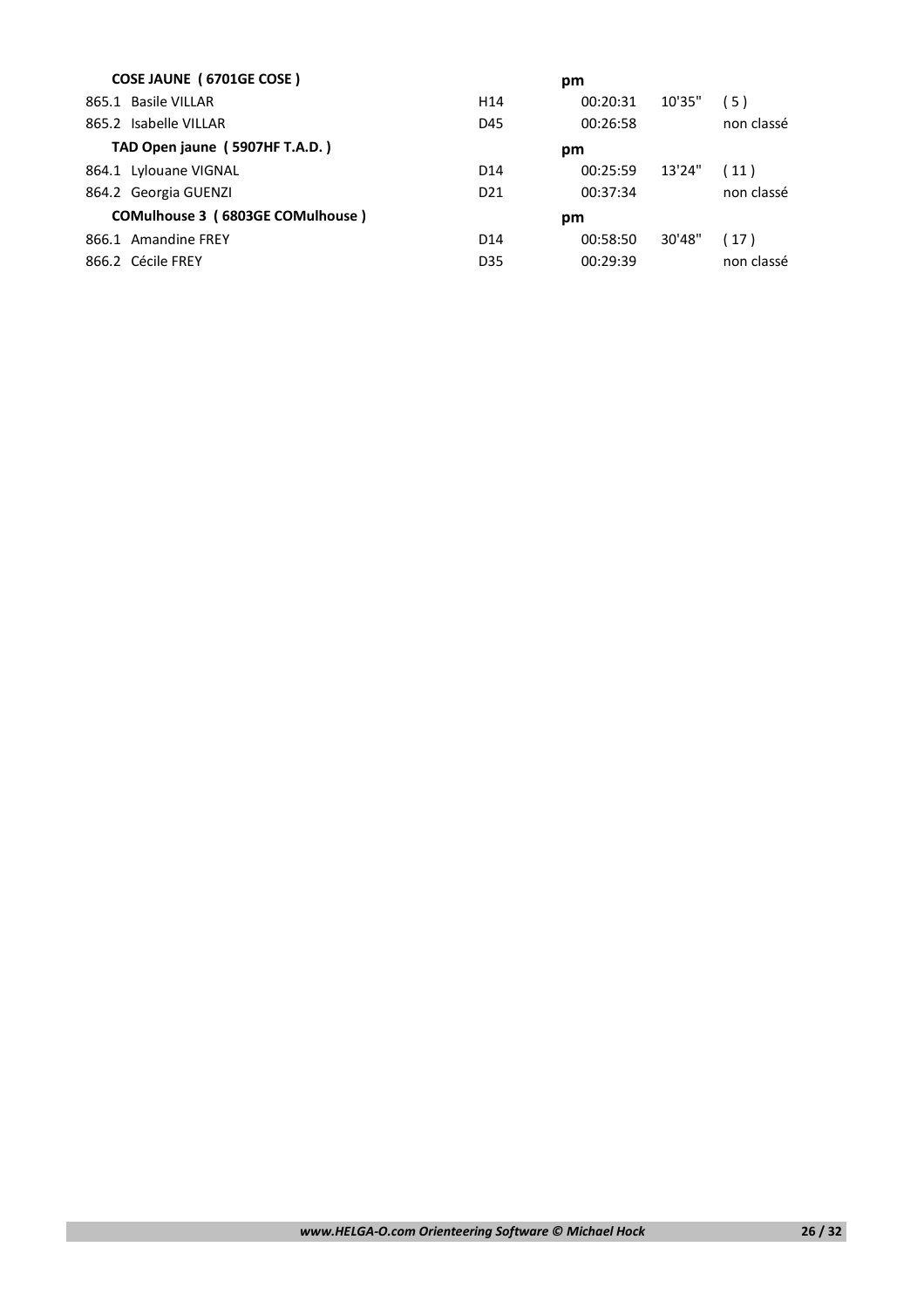# **Open Jaune\_3**

| 1. | O'Jura - Open jaune (3913BF O'JURA)             |                 | 0:54:20  |         |     |
|----|-------------------------------------------------|-----------------|----------|---------|-----|
|    | 902.1 Titouan BARGE                             | H <sub>14</sub> | 00:18:18 | 10'07"  | (1) |
|    | 902.2 Loic BARGE                                | H <sub>12</sub> | 00:20:19 | 11'29"  | (1) |
|    | 902.3 Jules HAMEL                               | H <sub>14</sub> | 00:15:43 | 8'56"   |     |
| 2. | Vikazim_2 (1408NM VIK'AZIM)                     |                 | 1:05:14  |         |     |
|    | 901.1 Eric PIGEON                               | <b>H55</b>      | 00:20:53 | 11'52"  | (2) |
|    | 901.2 Jules LEMARCHAND                          | H <sub>14</sub> | 00:19:21 | 10'41"  | (2) |
|    | 901.3 Sandrine LEMARCHAND                       | D45             | 00:25:00 | 14'07"  |     |
| 3. | Pechstein open jaune 3 (5402GE SCAPA NANCY)     |                 | 1:12:05  |         |     |
|    | 903.1 Ulrich PECHSTEIN                          | H35             | 00:22:26 | 12'40"  | (3) |
|    | 903.2 Alice PECHSTEIN                           | D35             | 00:27:03 | 15'22"  | (3) |
|    | 903.3 Tristan PECHSTEIN                         | H <sub>14</sub> | 00:22:36 | 12'29"  |     |
| 4. | Les Azimutés - Poitiers CO (8607NA Poitiers CO) |                 | 1:28:39  |         |     |
|    | 905.1 Laurence TALON                            | D45             | 00:33:40 | 19'01"  | (5) |
|    | 905.2 Aglaé TALON                               | D <sub>14</sub> | 00:27:29 | 15'11'' | (4) |
|    | 905.3 Xavier TALON                              | H45             | 00:27:30 | 15'38"  |     |
| 5. | COC Jaune 3 (6804GE COColmar)                   |                 | 1:58:13  |         |     |
|    | 904.1 Jana LATASTE                              | D45             | 00:26:56 | 14'53"  | (4) |
|    | 904.2 Corinne MEYER                             | D <sub>55</sub> | 00:43:09 | 24'31"  | (5) |
|    | 904.3 Anne Marie CEULEMANS                      | D55             | 00:48:08 | 27'12"  |     |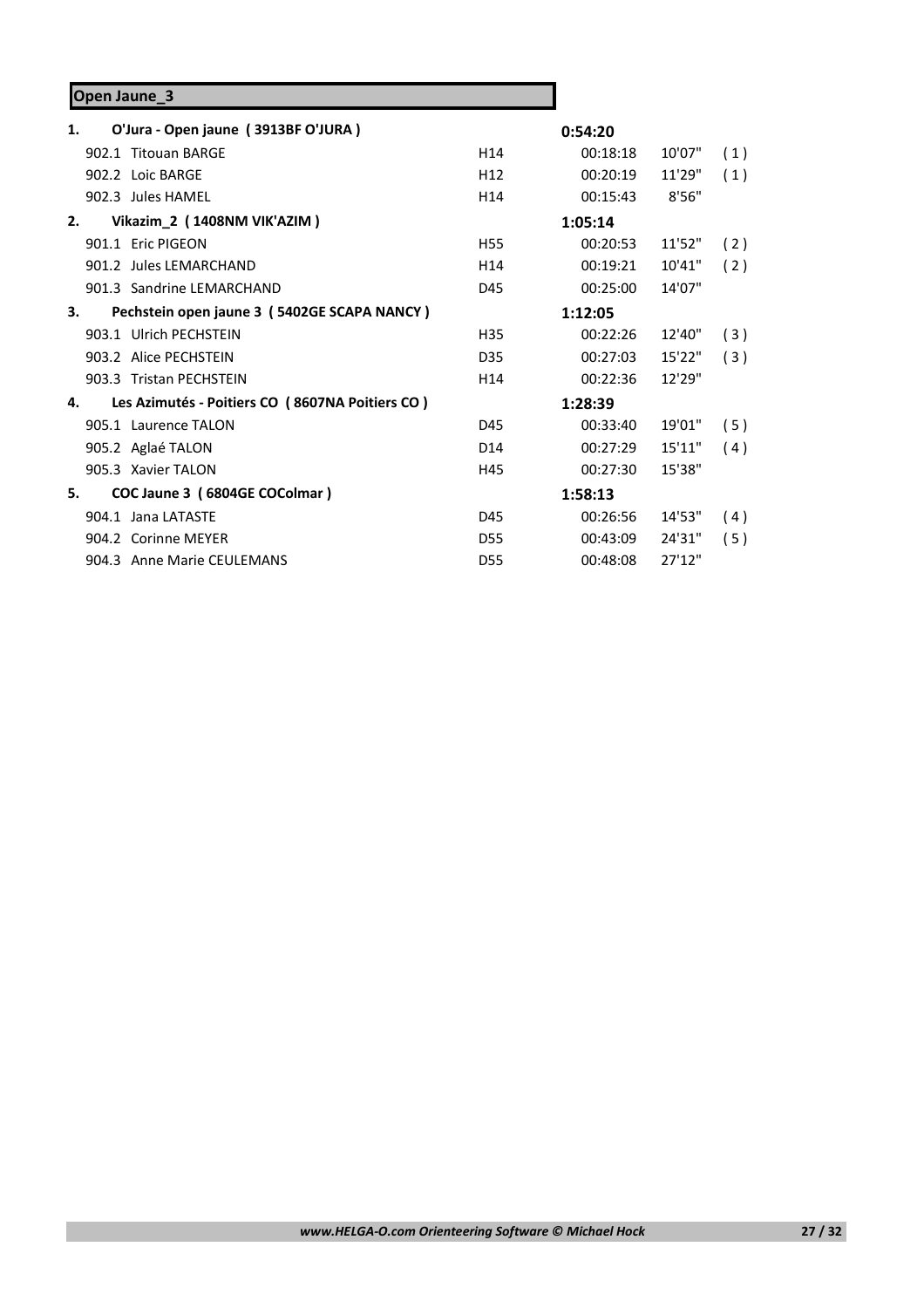# **Open Orange**

| 1.  | Oberbexbach 1 (TV Oberbexbach TV Oberbexbach)            |                 | 1:05:12  |        |            |
|-----|----------------------------------------------------------|-----------------|----------|--------|------------|
|     | 954.1 Lucas IMBSWEILER                                   | H <sub>20</sub> | 00:16:44 | 6'53"  | (1)        |
|     | 954.2 Ben REINERT                                        | H18             | 00:26:47 | 11'01" | (1)        |
|     | 954.3 Klaus VAN BENTUM                                   | H18             | 00:21:41 | 9'11"  |            |
| 2.  | OPAvignon (8404PZ OPA)                                   |                 | 1:19:41  |        |            |
|     | 960.1 Pascale MIAILHE                                    | D45             | 00:27:39 | 11'14" | (9)        |
|     | 960.2 Fabrice BALP                                       | H45             | 00:29:21 | 12'17" | (4)        |
|     | 960.3 Jerome VIALARD                                     | H45             | 00:22:41 | 9'37"  |            |
| З.  | O'zone 2 (8812GE O'ZONE 88)                              |                 | 1:23:04  |        |            |
|     | 962.1 Jérémy VUILLEMARD                                  | H35             | 00:24:57 | 10'26" | (5)        |
|     | 962.2 Théo LEFEVRE                                       | H21             | 00:26:18 | 10'41" | (2)        |
|     | 962.3 Marie VUILLEMARD                                   | D35             | 00:31:49 | 13'29" |            |
| 4.  | TAD Open orange (5907HF T.A.D.)                          |                 | 1:30:27  |        |            |
|     | 958.1 Vianney VEROVE                                     | H14             | 00:30:19 | 12'29" | (10)       |
|     | 958.2 Gaël RIEZ                                          | H21             | 00:25:18 | 10'43" | (3)        |
|     | 958.3 Dominique BRUYLANT                                 | H55             | 00:34:50 | 14'20" |            |
| 5.  | SMOG ORANGE (3319NA SMOG)                                |                 | 1:51:04  |        |            |
|     | 955.1 Arthur BARRIERE                                    | H14             | 00:24:32 | 10'16" | (3)        |
|     | 955.2 Marie BARRIERE                                     | D45             | 00:45:10 | 19'08" | (6)        |
|     | 955.3 Mélanie COURTOIS                                   | D35             | 00:41:22 | 16'49" |            |
| 6.  | IGN (9404IF AS IGN)                                      |                 | 1:52:31  |        |            |
|     | 963.1 Benoît SOL                                         | H35             | 00:21:58 | 9'18"  | (2)        |
|     | 963.2 Aurélie GIL SILVEIRA                               | D45             | 00:56:06 | 23'28" | (7)        |
|     | 963.3 Carlos GIL SILVEIRA                                | H45             | 00:34:27 | 14'00" |            |
|     |                                                          |                 |          |        |            |
| 7.  | Oriane et les Garçons - Poitiers CO (8607NA Poitiers CO) |                 | 1:54:13  |        |            |
|     | 961.1 Oriane MARCON                                      | D <sub>21</sub> | 00:37:54 | 15'36" | (12)       |
|     | 961.2 Romain DESPOUX                                     | H21             | 00:47:49 | 20'16" | (8)        |
|     | 961.3 Armand TALON                                       | H14             | 00:28:30 | 11'44" |            |
| 8.  | Quimper Orientation 2 (2904BR Quimper 29)                |                 | 2:06:59  |        |            |
|     | 953.1 Florence GUILLOU                                   | D55             | 00:51:34 | 21'51" | (14)       |
|     | 953.2 Chantal SOULAINE                                   | D45             | 00:44:03 | 18'08" | (10)       |
|     | 953.3 Quentin GUILLOU                                    | H21             | 00:31:22 | 12'54" |            |
| 9.  | Beauchamp 1 (9502IF ACBeauchamp)                         |                 | 2:15:02  |        |            |
|     | 964.1 Matthieu RODIER                                    | H35             | 00:33:58 | 13'59" | (11)       |
|     | 964.2 Valérie TRUONG                                     | D35             | 00:54:13 | 22'35" | (9)        |
|     | 964.3 Marie-Pierre COFFE                                 | D55             | 00:46:51 | 19'36" |            |
| 10. | CO Ambérieu 3 (0111AR CO AMBERIEU)                       |                 | 2:18:55  |        |            |
|     | 951.1 Aurore BEGU                                        | D45             | 00:57:48 | 24'05" | (15)       |
|     | 951.2 Valentine SELLIER                                  | D14             | 00:50:51 | 21'17" | (11)       |
|     | 951.3 Jean-Marc SELLIER                                  | H45             | 00:30:16 | 12'27" |            |
|     | IGN-ROP (9998OP Open)                                    |                 | pm       |        |            |
|     | 965.1 Louis GIL SILVEIRA                                 | H14             | 00:24:34 | 10'14" | (4)        |
|     | 965.2 Hugo MOLLE                                         | H14             | 00:44:48 |        | non classé |
|     | 965.3 Mickaël MOLLE                                      | H35             | 00:22:58 | 9'37"  |            |
|     | 4201_OpenO (4201AR NOSE)                                 |                 | pm       |        |            |
|     | 956.1 Odile PERRIN                                       | D45             | 00:27:03 | 11'08" | (6)        |
|     | 956.2 J-Luc VILLEDIEU                                    | H65             | 00:52:07 |        | non classé |
|     | 956.3 Baptiste DUVERNEY                                  | H <sub>20</sub> | 00:20:36 | 8'44"  |            |

*www.HELGA-O.com Orienteering Software © Michael Hock* **28 / 32**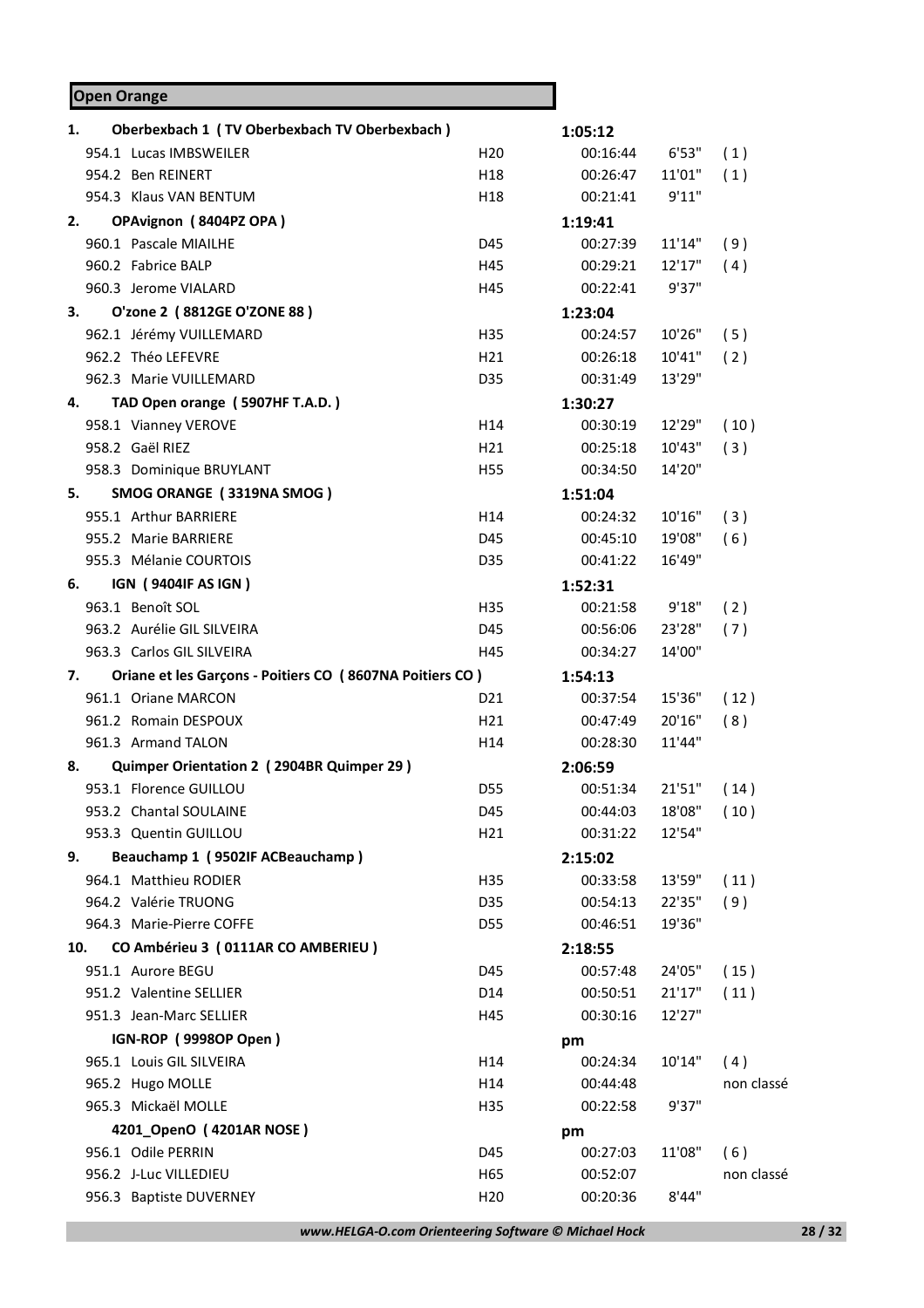|                                | NAO ouvert Orange (4403PL NAO)                                |                 | pm       |        |            |  |
|--------------------------------|---------------------------------------------------------------|-----------------|----------|--------|------------|--|
|                                | 957.1 Tengfei HAN                                             | D <sub>21</sub> | 00:38:59 | 16'31" | (13)       |  |
|                                | 957.2 Flavie BERCHE                                           | D <sub>21</sub> | 00:49:22 |        | non classé |  |
|                                | 957.3 Valentin CHAREYRE                                       | H <sub>21</sub> | 00:27:02 | 11'07" |            |  |
|                                | ACA AIX EN PROVENCE OPEN ORANGE-1 (1307PZ ACA AIX EN<br>PROV) | pm              |          |        |            |  |
|                                | 952.1 Nicolas BOISSIER                                        | H45             | 00:27:04 | 11'08" | (7)        |  |
|                                | 952.2 Eliott BOISSIER                                         | H <sub>14</sub> | 00:33:08 |        | non classé |  |
|                                | 952.3 Laurence CHAMPIGNY                                      | <b>D55</b>      | 00:57:30 | 24'04" |            |  |
| ASUL1 (6911AR ASUL SPORTS NAT) |                                                               |                 |          |        |            |  |
|                                | 959.1 Cyprien URVOAS                                          | H <sub>20</sub> | 00:27:09 | 11'30" | (8)        |  |
|                                | 959.2 Manuela JOUBERT                                         | D <sub>21</sub> | 00:33:33 | 13'38" | (5)        |  |
| 959.3                          | Juliette BASSET                                               | D <sub>21</sub> |          |        | non parti  |  |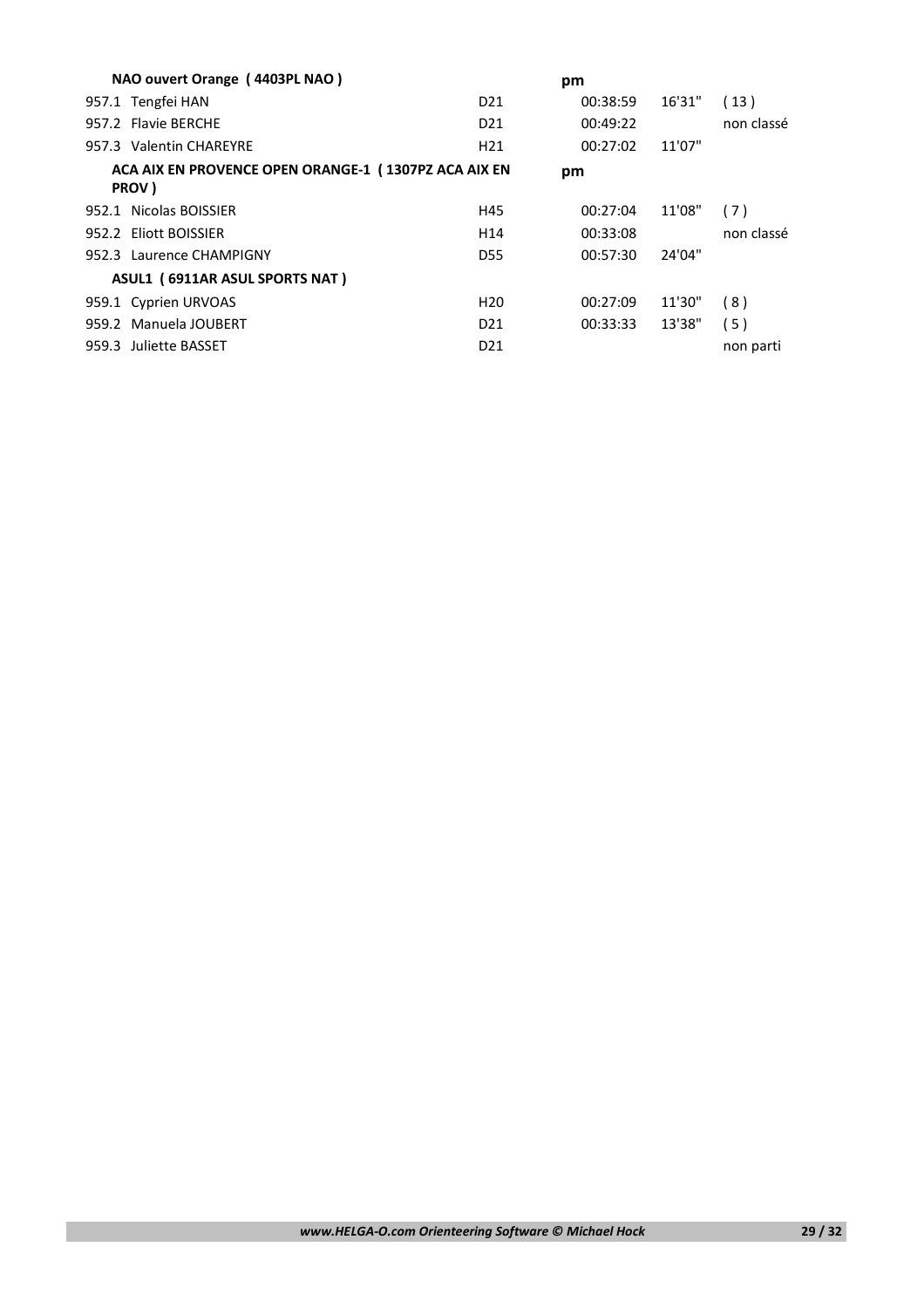# **Open Violet**

| CRCO H Open (3502BR CRCO)<br>1.                 |                 | 0:48:34  |        |      |
|-------------------------------------------------|-----------------|----------|--------|------|
| 1015.1 Martin MOTTET                            | H35             | 00:23:21 | 8'35"  | (3)  |
| 1015.2 Raphaël LE CAM                           | H45             | 00:25:13 | 9'20"  |      |
| Orientation 87 3 (8702NA ORIENTATION 87)<br>2.  |                 | 0:50:33  |        |      |
| 1033.1 Matéo CHEVALIER                          | H <sub>20</sub> | 00:22:58 | 8'30"  | (2)  |
| 1033.2 Jules NOUAILLE                           | H <sub>20</sub> | 00:27:35 | 10'08" |      |
| COSE VIOLET (6701GE COSE)<br>3.                 |                 | 0:51:12  |        |      |
| 1022.1 Alix VILLAR                              | D18             | 00:26:34 | 9'50"  | (11) |
| 1022.2 Christophe VILLAR                        | H55             | 00:24:38 | 9'01"  |      |
| COC Violet 1 (6804GE COColmar)<br>4.            |                 | 0:53:33  |        |      |
| 1024.1 Mathias LATASTE                          | H <sub>20</sub> | 00:22:46 | 8'26"  | (1)  |
| 1024.2 Nicolas DALIBARD                         | H45             | 00:30:47 | 11'19" |      |
| OPA11 (9998OP Open)<br>5.                       |                 | 0:54:51  |        |      |
| 1041.1 Vincent PEKER                            | H21             | 00:26:23 | 9'46"  | (9)  |
| 1041.2 Joël POULAIN                             | H55             | 00:28:28 | 10'28" |      |
| COMulhouse 2 (6803GE COMulhouse)<br>6.          |                 | 0:55:01  |        |      |
| 1023.1 Clément ULMSCHNEIDER                     | H <sub>21</sub> | 00:24:29 | 9'00"  | (6)  |
| 1023.2 Vincent FREY                             | H45             | 00:30:32 | 11'19" |      |
| <b>COLÉ 6 (9105IF COLE)</b><br>7.               |                 | 0:56:03  |        |      |
| 1036.1 Thierry BESTEL                           | H45             | 00:28:28 | 10'26" | (14) |
| 1036.2 Arnault BESTEL                           | H21             | 00:27:35 | 10'13" |      |
| Balise 77 Open (7716IF BALISE 77)<br>8.         |                 | 0:56:36  |        |      |
| 1028.1 Lucas GILLARD                            | H <sub>20</sub> | 00:23:57 | 8'46"  | (5)  |
| 1028.2 Stéphanie DERLOT                         | D45             | 00:32:39 | 12'06" |      |
| BOUSSOLE ET OE Open violet (9998OP Open)<br>9.  |                 | 0:57:12  |        |      |
| 1039.1 Lucile CHATELON                          | D35             | 00:27:55 | 10'16" | (12) |
| 1039.2 Guillaume DEGAND                         | H35             | 00:29:17 | 10'51" |      |
| <b>DSA (9211IF DSA)</b><br>10.                  |                 | 0:58:48  |        |      |
| 1037.1 Thibault CHAPSAL                         | H35             | 00:23:24 | 8'34"  | (4)  |
| 1037.2 Sylvain MAINGUY                          | H35             | 00:35:24 | 13'07" |      |
| LUBO (8405PZ CS PERTUIS)<br>11.                 |                 | 1:01:39  |        |      |
| 1030.1 Alexandre BACONNET                       | H <sub>20</sub> | 00:26:21 | 9'46"  | (8)  |
| 1030.2 Frédéric GIBIAT                          | H55             | 00:35:18 | 12'56" |      |
| <b>BAD BOYS (3410OC MUC Orientation)</b><br>12. |                 | 1:04:09  |        |      |
| 1014.1 Mael PICARD                              | H14             | 00:29:30 | 10'56" | (18) |
| 1014.2 Vincent PICARD                           | H45             | 00:34:39 | 12'42" |      |
| Vikazim_1 (1408NM VIK'AZIM)<br>13.              |                 | 1:04:46  |        |      |
| 1002.1 Sébastien LEMARCHAND                     | H45             | 00:29:29 | 10'50" | (17) |
| 1002.2 Louis LEMARCHAND                         | H <sub>20</sub> | 00:35:17 | 13'04" |      |
| Rodrigo 1 (Ciudad Rodrigo Orientación)<br>14.   |                 | 1:05:53  |        |      |
| 1003.1 Enrique Remigio RODRIGUEZ                | H55             | 00:28:48 | 10'40" | (15) |
| 1003.2 Eliot RODRIGUEZ                          | H21             | 00:37:05 | 13'35" |      |
| Equipe Sino-Bretonne (9998OP Open)<br>15.       |                 | 1:07:43  |        |      |
| 1040.1 Zijie NING                               | H21             | 00:34:18 | 12'42" | (25) |
| 1040.2 Gabriel RENAULT                          | H45             | 00:33:25 | 12'17" |      |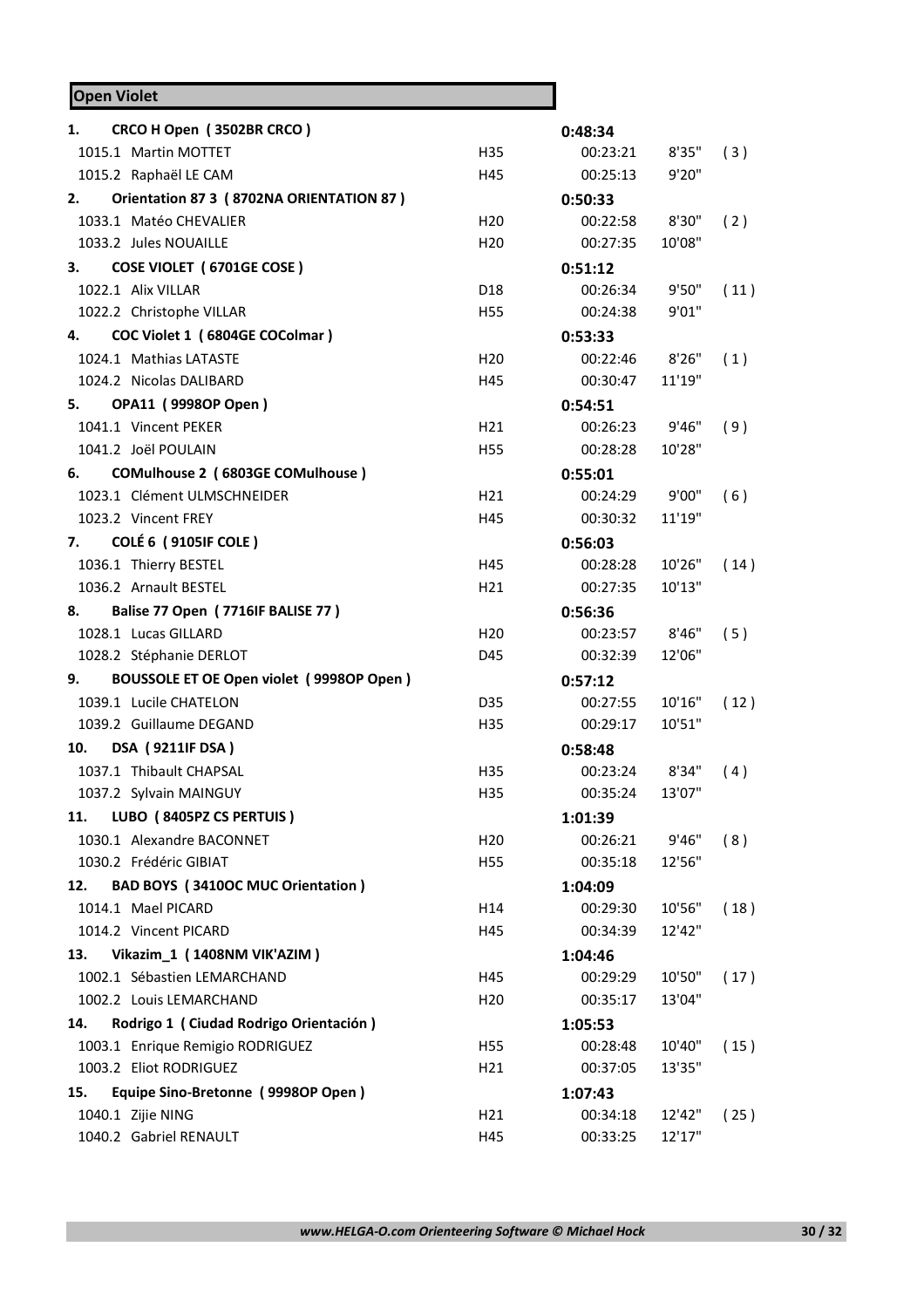| 16. | COL MAES (5604BR COL)                            |                 | 1:11:33  |        |      |
|-----|--------------------------------------------------|-----------------|----------|--------|------|
|     | 1020.1 Bruno MAES                                | H45             | 00:30:56 | 11'20" | (20) |
|     | 1020.2 Karine MAES                               | D55             | 00:40:37 | 15'03" |      |
| 17. | TOAC 2 (3105OC TOAC Orientatio)                  |                 | 1:12:09  |        |      |
|     | 1010.1 Michael HOCK                              | H45             | 00:34:00 | 12'30" | (24) |
|     | 1010.2 Gael UTARD                                | H35             | 00:38:09 | 14'08" |      |
| 18. | ASO Violet (7404AR ASO)                          |                 | 1:12:20  |        |      |
|     | 1027.1 Lucia CALANDRY                            | <b>D55</b>      | 00:37:27 | 13'52" | (28) |
|     | 1027.2 Marie-Violaine PALCAU                     | D45             | 00:34:53 | 12'47" |      |
| 19. | BROS 3 (4012NA B.R.O.S)                          |                 | 1:12:39  |        |      |
|     | 1017.1 Esteban VANHOUTTE                         | H14             | 00:43:20 | 16'03" | (34) |
|     | 1017.2 Jules MONTUS                              | H14             | 00:29:19 | 10'47" |      |
| 20. | BOUSSOLE Open Violet (4204AR Boussole en F.)     |                 | 1:16:40  |        |      |
|     | 1018.1 Cécile DEGAND                             | D35             | 00:42:31 | 15'38" | (33) |
|     | 1018.2 Eric CHASSELIN                            | H45             | 00:34:09 | 12'39" |      |
| 21. | COOL 1 (6408NA COOL)                             |                 | 1:19:36  |        |      |
|     | 1042.1 Eric BONDIVENNE                           | H <sub>55</sub> | 00:33:57 | 12'29" | (23) |
|     | 1042.2 Marie BONDIVENNE                          | D55             | 00:45:39 | 16'54" |      |
| 22. | ASO dames (5116GE ASO Sillery)                   |                 | 1:21:09  |        |      |
|     | 1019.1 Eléonore ROBINSON                         | D <sub>21</sub> | 00:34:20 | 12'43" | (26) |
|     | 1019.2 Laurence AUGHUET                          | D45             | 00:46:49 | 17'09" |      |
| 23. | VIOLET GO78 (7807IF GO78)                        |                 | 1:26:31  |        |      |
|     | 1029.1 Lucile CLOUARD                            | D <sub>21</sub> | 00:28:06 | 10'18" | (13) |
|     | 1029.2 Dominique BOUCHART                        | D55             | 00:58:25 | 21'38" |      |
|     |                                                  |                 |          |        |      |
| 24. | Emilie & Nico - Poitiers CO (8607NA Poitiers CO) |                 | 1:30:17  |        |      |
|     | 1031.1 Nicolas JIMBLET                           | H35             | 00:38:21 | 14'06" | (30) |
|     | 1031.2 Emilie JIMBLET                            | D35             | 00:51:56 | 19'14" |      |
| 25. | Balise 25-6 (2508BF BALISE 25)                   |                 | 1:30:21  |        |      |
|     | 1008.1 Alain RUAUD                               | H65             | 00:45:18 | 16'47" | (35) |
|     | 1008.2 Valérie POURRE                            | D45             | 00:45:03 | 16'34" |      |
|     | 26. Les baudets du Poitou (8607NA Poitiers CO)   |                 | 1:30:45  |        |      |
|     | 1032.1 Damien ROCHE                              | H21             | 00:35:02 | 12'59" | (27) |
|     | 1032.2 Heïdi ROCHE                               | D18             | 00:55:43 | 20'29" |      |
| 27. | COLÉ 5 (9105IF COLE)                             |                 | 1:35:41  |        |      |
|     | 1035.1 Florence BESTEL                           | D45             | 00:55:55 | 20'43" | (40) |
|     | 1035.2 Sandra BESTEL                             | D21             | 00:39:46 | 14'34" |      |
| 28. | Les Campagnols (3408OC AMSO34)                   |                 | 1:42:44  |        |      |
|     | 1012.1 Catherine CUCHET-SUBSOL                   | D45             | 00:52:08 | 19'06" | (37) |
|     | 1012.2 Gérard SUBSOL                             | H45             | 00:50:36 | 18'44" |      |
| 29. | Raidlinks 07 open 2 (0705AR Raidlink's 07)       |                 | 1:42:48  |        |      |
|     | 1001.1 Stephan GARCIA                            | H45             | 00:53:01 | 19'38" | (39) |
|     | 1001.2 Jean-Luc DUBOIS                           | H <sub>55</sub> | 00:49:47 | 18'18" |      |
| 30. | <b>POP (2407NA POP)</b>                          |                 | 1:48:34  |        |      |
|     | 1007.1 Baptiste TRONCHE-MASSO                    | H21             | 00:28:57 | 10'39" | (16) |
|     | 1007.2 Marie LASGREZAS                           | D <sub>21</sub> | 01:19:37 | 29'29" |      |
| 31. | COBS open (2704NM COBS)                          |                 | 1:50:03  |        |      |
|     | 1009.1 Arthur POULAIN                            | H <sub>20</sub> | 00:32:44 | 12'07" | (21) |